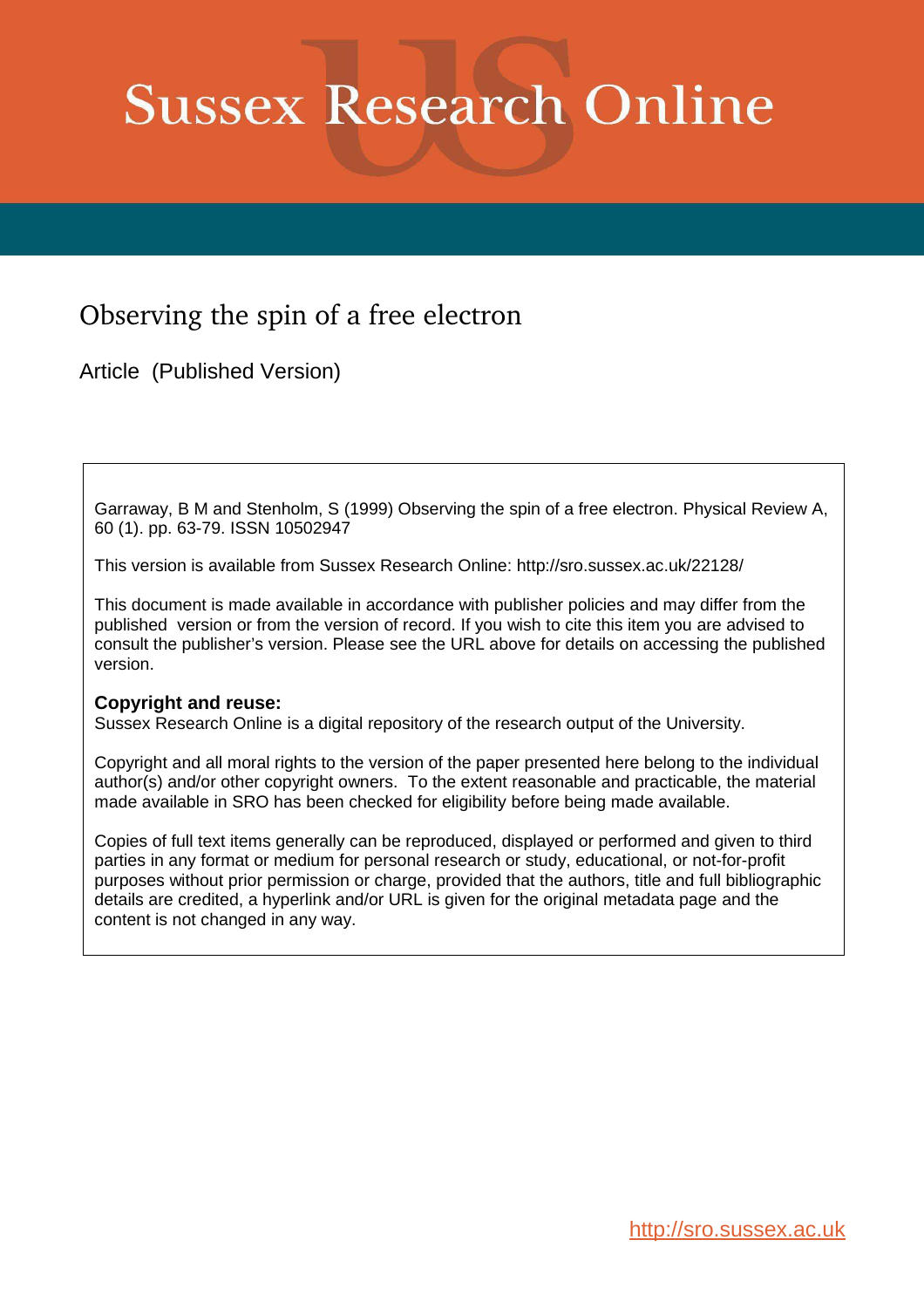#### **Observing the spin of a free electron**

B. M. Garraway<sup>1</sup> and S. Stenholm<sup>2</sup>

1 *Sussex Centre for Optical and Atomic Physics, School of Chemistry, Physics, and Environmental Sciences, University of Sussex, Falmer,*

*Brighton BN1 9QJ, England*

<sup>2</sup>Physics Department, Royal Institute of Technology, Lindstedtsvägen 24, S-10044 Stockholm, Sweden

(Received 8 October 1998)

Long ago, Bohr, Pauli, and Mott argued that it is not, in principle, possible to measure the spin components of a free electron. One can try to use a Stern-Gerlach type of device, but the finite size of the beam results in an uncertainty of the splitting force that is comparable with the gradient force. The result is that no definite spin measurement can be made. Recently there has been a revival of interest in this problem, and we will present our own analysis and quantum-mechanical wave-packet calculations which suggest that a spin measurement is possible for a careful choice of initial conditions.  $[$1050-2947(99)00207-3]$ 

PACS number(s):  $03.65.Bz$ ,  $03.75.-b$ , 14.60.Cd, 34.80.Nz

#### **I. INTRODUCTION**

The spin of the electron plays a central role in the explanation of atomic spectra. It turns out to endow the electron with a magnetic moment of magnitude ( $e\hbar/2m$ ), which carries the signature of its quantum origin in the factor  $\hbar$ . The magnetic moment of the orbital motion of the electron in an atom is of the same order, but it can be taken to a classical value by increasing the angular momentum quantum number. This has, indeed, been possible in Rydberg atoms, where nearly classical wave packets have been constructed and observed experimentally (see, for example, Ref.  $[1]$ ). The spin of the electron, on the other hand, remains fixed; it cannot be increased, and thus the corresponding quantity has no classical limit. It is intrinsically a quantum property, which lead Bohr to the conclusion that it cannot be determined for a free electron. According to Bohr, all its observable effects are related to its role in the spectra of bound systems  $[2]$ . This point of view was put forward at the famous 1927 Como Conference by Bohr, but was not explicitly contained in the published version  $\lceil 3 \rceil$ . The reaction to the discussion is reviewed in the compilation of papers by Wheeler and Zurek  $|4|$ .

Luckily the spirit of the Bohr argument has been preserved in the writings of two of his colleagues. Pauli reviewed the mathematics of the situation in  $[5]$ , and Mott, who had contributed to the argument, published his version of the calculations both in Ref.  $[6]$  and in his text book  $[7]$ . In Ref. [8] Pauli explicitly stated that Bohr rejects the observability of the electron spin in situations where the concept of an electron trajectory is applicable. The conclusion is that the charge of the electron relates to its magnetic moment in such a manner that the separation of the spin components by the magnetic interaction is counteracted by the effect of the Lorentz force on the moving particle. The two effects are of the same order of magnitude, which can immediately be seen from the fact that the precession frequency (due to the magnetic moment) and the cyclotron frequency (bending the orbits) differ by only radiative corrections [9]. Ultimately this state of affairs derives from the origin of the electron spin in the Dirac theory, where only one magnetic coupling term occurs. Consequently, the quantum variable spin seems to be unmeasurable in a macroscopic apparatus of the type required by Bohr.

When the anomalous g-factor of the electron was measured by Dehmelt in a rf trap  $[10]$ , it constituted a measurement of the electron spin. The issue created a controversy: was the spin trapped or free? According to Sir Rudolf Peierls, ''It is free in the sense intended by Bohr. This was one of the cases where Bohr was wrong" [11]. Thus one may argue that the issue is settled; we can measure the spin of the ''free'' electron. However, the original argument of Bohr and Pauli still remains. It may well be worthwhile to investigate it in detail, to see how far it holds, and what possible ways there are to circumvent it. Such a discussion was recently initiated in Ref.  $[12]$ , whose authors looked for experimental situations which allow a measurement of spin components. Their exploration was based on classical trajectories, and addressed Bohr's view as presented by Pauli. This is not to say that quantum mechanics does not play a role—in fact it does, as was made clear by Mott in his account of Bohr's argument  $|6|$  which used the uncertainty principle. Further, Bohr himself had second thoughts  $[13]$ , and while he did not say that including quantum mechanics can effect a free-electron-spin splitting, he did say that he thinks that it is not possible to say it cannot. In the recent discussion of Ref.  $[12]$ , similar arguments have been made  $[14]$  and further classical and quantum simulations of the Dirac equation have shown some incomplete spin separation  $\lfloor 15 \rfloor$ .

In this paper we present a fully quantum-mechanical treatment as close to the Bohr-Pauli situation as is possible. We replace the classical trajectories by wave-packet motion, and implement the full quantum Hamiltonian for the two-level spin system. The formulation of the problem is identical to that chosen by Adler  $[16]$ , who carried out a quantummechanical perturbation calculation. He agreed with our main conclusions that the experiment is, in principle, possible, and he essentially recommended the same parameter region that we utilize. However, due to the limitations of his perturbation approach, he could not quantify the exact degree of separation achievable. With modern computational techniques we are able to provide precise results of a nonperturbative version of the Bohr-Pauli experiment, and go beyond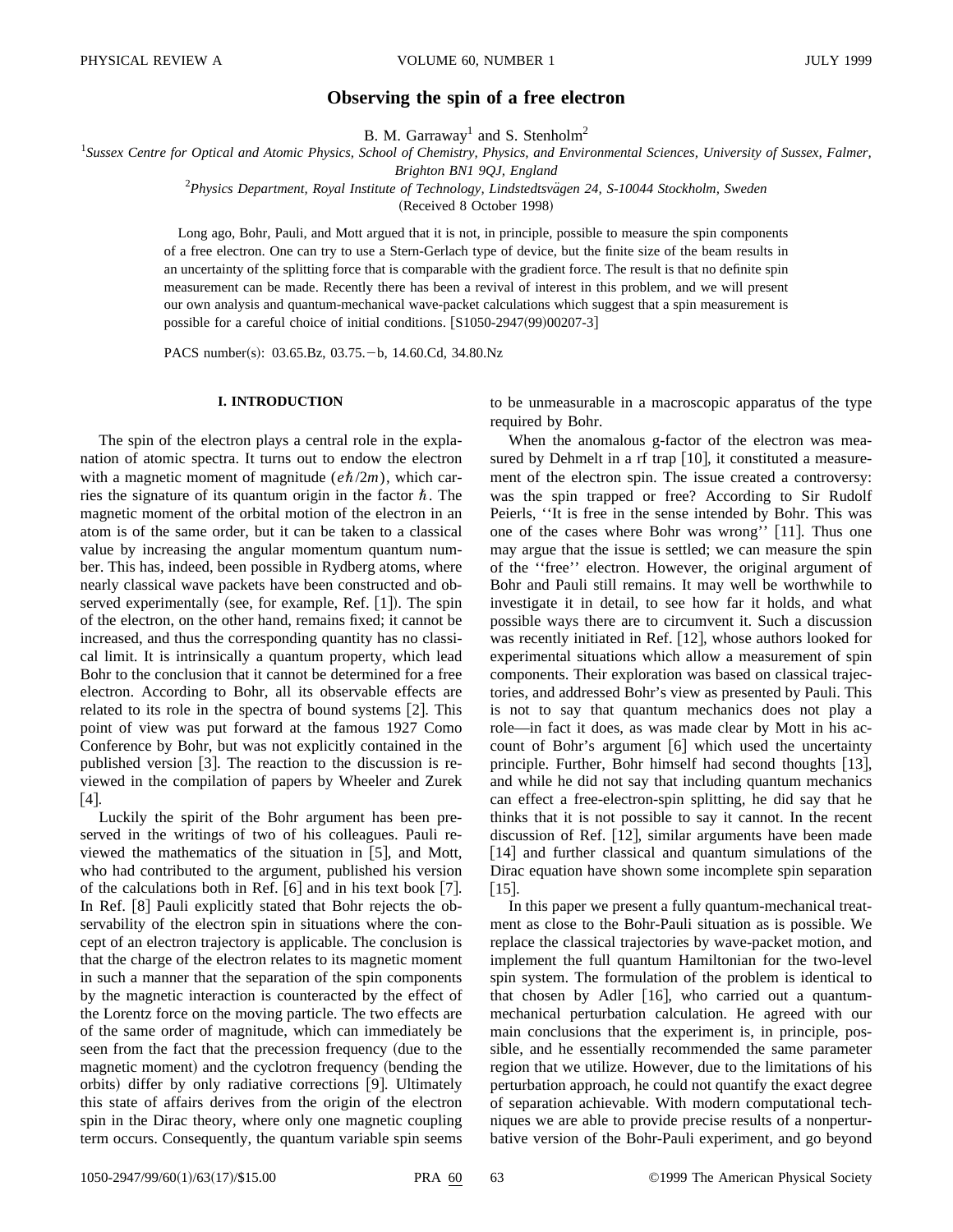it to suggest other possibilities.

One of us briefly discussed the argument by Bohr and Pauli [17], and it seems possible to manipulate the physical situation in such a way that the resolution of the spin measurement is improved. In addition, the original argument rests on a semiclassical interpretation of quantum mechanics, which omits essential features of the physics. Thus we consider it worthwhile to model the Stern-Gerlach experiment as a genuine particle experiment, where localized wave packets are launched into a magnetic field performing the roles assigned to it in the original argument. In this way, all quantum effects are taken into account, and, formulating the propagation in terms of two-component Pauli state vectors, we can also keep track of the proper vector character of the spin variable. All this can be treated as a time-dependent problem, and the possibility to separate the two spin components can be evaluated. We can decide the feasibility of the measurement, how far the Bohr-Pauli argument retains its validity, and which effects derive from the various quantum features of the problem.

For comparison, we set up the original argument in Sec. II. This is derived from the writings of Pauli and Mott; unfortunately, no details of the Bohr argument are available to us. In Sec. III we formulate the model, present its various features, and discuss its relation to the original argument. We find that the situation is far from trivial; many aspects enter into it, and the space of possible initial conditions is large and hard to survey.

In order to simplify the treatment, we throw away both the off-diagonality of the dipole interaction and the diamagnetic term, which eventually bends the orbit into cyclotron paths. This scalar model, presented in Sec. IV, can be solved analytically, and it contains all the essential features of the original argument. Thus we can utilize it to investigate the interplay between magnetic deflection and orbital bending, as long as these remain small enough. From these discussions, we determine how to look for parameter ranges where the spin measurement is most likely to succeed.

In Sec. V, we attack the full two-component quantum problem by solving the time-dependent Schrödinger equation numerically. The initial state is chosen according to the principles argued for within the scalar model. We present the results, and show to what extent the spins actually are split. As expected, the splitting is of the same order of magnitude as the widths of the individual components; to this extent the original argument is vindicated. However, there is a discernible split, and the resolution of the two components is a matter of numerical accuracy only. Spectral lines are resolved with less splitting in the laboratory. This, in our opinion, shows that the problem is of a practical character, not one of principle as claimed by Bohr.

The physical system we consider also shows some interesting features as a classical system; related problems have also been discussed in the chaos literature  $[18]$ . In order to check the consistency of our quantum calculations, we integrate the classical equations of motion for an ensemble of particles representing the position and momentum distribution of the initial quantum states. The results in Sec. VI reproduce those of the quantum calculations, but display a broader width. Thus the spin resolution is degraded, which shows the importance of performing a proper quantum analysis of the problem.

Then finally, there is the issue of principle: Is there a fundamental reason why magnetic fields cannot separate the spin components of a free electron? It appears that a negative answer has been found to this question already; there are the arguments we give above and there is the treatment in Ref.  $[12]$ , but in Sec. VII we add to the discussion a configuration, which seems to allow an arbitrary spin separation, albeit in a situation differing from the beam experiment considered in the original argument. We utilize the magnetic field of the Stern-Gerlach experiment, and find an adiabatic method that separates the spin components in real space as far apart as we wish. There is, however, no beam, for the electron wave packet is allowed to glide in the magnetic field along a smooth trajectory. The feasibility of the experiment is not discussed, but as a demonstration of principle we regard the treatment as satisfactory. Finally, in Sec. VIII we summarize our discussion, and present a few conclusions and an outlook.

#### **II. ORIGINAL ARGUMENT**

We consider a beam of charged particles, with mass *M* and charge *q*. They propagate in the *x* direction with the linear momentum

$$
p_x = \frac{2\pi\hbar}{\lambda_x}.
$$
 (1)

The beam is supposed to remain close to the *x* axis, with only small components in the *y* and *z* directions. If the particles have a magnetic moment  $\mu$  and experience a magnetic field gradient in the *z* direction, the ensuing force is given by

$$
F_z = \pm \mu \left( \frac{\partial B_z}{\partial z} \right),\tag{2}
$$

where the sign depends on the direction of the magnetic moment, i.e., the spin. This force generates the splitting of the spin components, which is the basis for a Stern-Gerlach measurement.

However, the charge of the particle will also couple directly to the magnetic field. This gives a contribution to the *z* motion, from the Lorentz force, which competes with the measurement signal  $[Eq. (2)]$ . Because the magnetic field is sourceless, and here assumed to be independent of the *x* coordinate, we must have a component

$$
\left(\frac{\partial B_y}{\partial y}\right) = -\left(\frac{\partial B_z}{\partial z}\right),\tag{3}
$$

which causes a magnetic field proportional to the value of the location *y*. In quantum mechanics, an uncertainty ensues in the force, because the values of this location extend over some width  $\Delta y$ . Thus we obtain an uncertainty in the *z* force of the magnitude,

$$
\Delta F_z = q \left( \frac{p_x}{M} \right) \left( \frac{\partial B_y}{\partial y} \right) \Delta y. \tag{4}
$$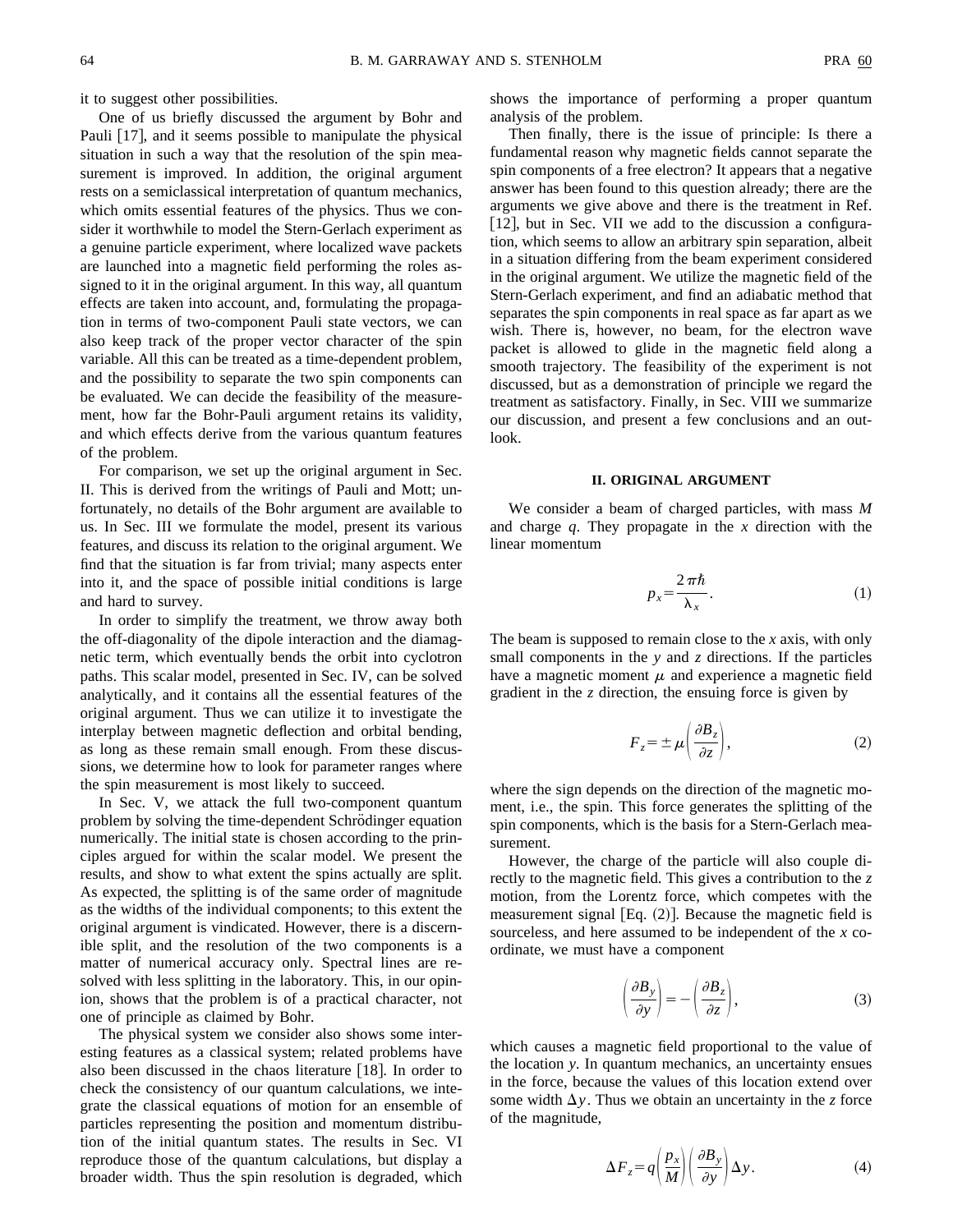We demand that this is less than the spin-splitting due to the force  $[Eq. (2)]$  in order to resolve the components. But the magnetic moment is not an independent parameter. For a free electron it is of the form

$$
\mu = \frac{e\hbar}{2m} \tag{5}
$$

(within the accuracy we require here), where  $e$  and  $m$  are the charge and mass of an electron, respectively. For the magnetic moment of an atom, its order of magnitude is the same, only it is modified by the appropriate *g* factor.

Combining these results, we obtain

$$
\frac{\Delta F_z}{F_z} = 4 \pi \left( \frac{q}{e} \right) \left( \frac{m}{M} \right) \left( \frac{\Delta y}{\lambda_x} \right) \ll 1 \tag{6}
$$

as a requirement for the observability of the spin. For an electron, all these ratios are unity or larger, and the conclusion is that electrons cannot be separated according to their spins by a Stern-Gerlach experiment. We proceed to make several comments on this calculation.

 $(1)$  For neutral atoms,  $q=0$ , and the experiment works; even for heavy ions, the factor (*m*/*M*) should make a separation possible  $[19]$ .

 $(2)$  The whole argument is essentially classical; quantum mechanics enters only as an uncertainty. We will return to the discussion of this point below.

(3) The factor

$$
\theta \sim \frac{\lambda_x}{\Delta y} \tag{7}
$$

is a measure of the divergence angle of the beam; if we try to make  $\Delta y \ll \lambda_x$ , we no longer have a beam. However, the signal we want to resolve is in the *z* direction, and a large spreading in the *y* direction does not necessarily destroy the ability to distinguish between the two spin components if only condition  $(6)$  is satisfied.

(4) The Lorentz force is based on the longitudinal momentum  $p_x$  instead of the correct velocity; in the magnetic field, these are not equivalent entities. We will return to this question below.

The argument is based on the ratio between the forces, which we can easily verify to be correct. The momentum separation after the interaction time  $t_0$  is

$$
P_D = 2F_z t_0,\t\t(8)
$$

and the momentum spreading  $\Delta p_z$  is similarly obtained from Eq. (4). The spread in the *z* direction,  $\Delta z_0$ , is assumed not to change considerably from its initial value during the interaction. After the interaction has ceased, at times  $t \geq t_0$ , the spatial width over the separation becomes

$$
\frac{\sqrt{\Delta z_0^2 + \left(\frac{\Delta p_z t}{m}\right)^2}}{P_D t/m} \Rightarrow \frac{\Delta F_z}{2F_z} \ll 1.
$$
 (9)

This shows that even for an arbitrarily large initial width  $\Delta z_0$ the splitting eventually manifests itself in space, even though



FIG. 1. This figure shows, in a schematic fashion, probability distributions in space (left) and momenta (right) for three different stages in the measurement process  $(a)$ – $(c)$ . In  $(a)$  we see the initial distributions for the electron. After the interaction with the magnetic field we move at time  $t_0$  to (b), where a slight distortion of the spatial wave packet is seen, but without any significant spatial splitting. However, the splitting is seen in momentum space  $[(b)$ , right. The wave packets are then allowed to propagate in an interactionfree region. During this stage of the experiment, the splitting in momentum space will emerge spatially  $[(c), left]$ .

it may take a long time. Thus the necessary condition for the observability of the spin is that

$$
\frac{\Delta p_z}{P_D} \ll 1\tag{10}
$$

after the end of the interaction time  $t_0$ . The experiment is thus expected to work best for the scenario depicted in Fig. 1. Here the spread in the *z* coordinate can be arbitrarily large, but according to Eq. (6) we want  $\Delta y$  to be as small as possible. In the following we try, utilizing a model of the physics outlined above, to explore to what extent the situation in Fig. 1 can be achieved within a quantum framework.

#### **III. MODEL**

The beam of incident particles is taken to propagate in the *x* direction, and we choose the vector potential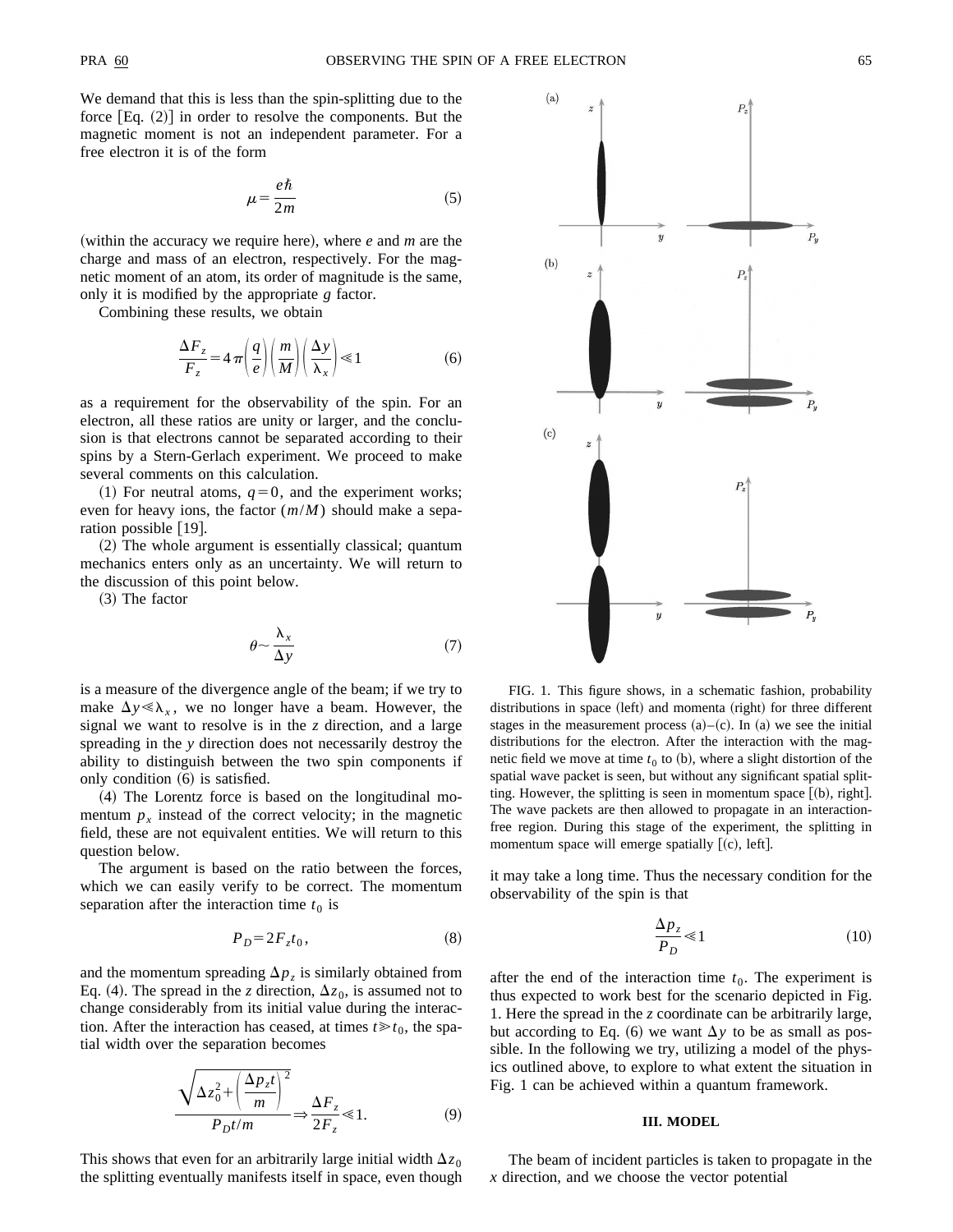

FIG. 2. Schematic illustration of magnets that will produce an approximation to the quadrupole magnetic field in Eq.  $(12)$ . This resembles the conventional Stern-Gerlach arrangement (with the particle beam perpendicular to the section shown). An alternative approach is to generate the field with four long current-carrying wires  $(Fig. 4)$ .

$$
\mathbf{A}(\mathbf{r}) = (-ayz, 0, 0),\tag{11}
$$

where *a* is a parameter with dimensions of magnetic field over length. With this choice,  $\hat{p}_x$  is a conserved quantity during the motion, and the operator can be replaced by a *c* number. The magnetic field becomes

$$
\mathbf{B}(\mathbf{r}) = \{0, -ay, az\},\tag{12}
$$

which obviously satisfies Eq.  $(3)$ . The field is, in fact, a quadrupole field as indicated in Fig. 2; this corresponds to the upper part of the Stern-Gerlach apparatus as envisaged in the treatment above.

The magnetic coupling becomes

$$
\vec{\boldsymbol{\mu}} \cdot \vec{\boldsymbol{\sigma}} \cdot \mathbf{B} = \vec{\boldsymbol{\mu}} a \begin{bmatrix} z & iy \\ -iy & -z \end{bmatrix} . \tag{13}
$$

This suggests that in order to resolve the spin component splitting along the *z* axis, we need to insert the beam into the field at an offset  $z_0$  in this direction; however to minimize the ill effects of the quantum off-diagonality, the initial wave packet should be as close to the *z* axis as is compatible with quantum theory. This conclusion agrees with the argument in Sec. II. We will quantify the effects of this off-diagonality in Sec. V C 1.

In the following, we introduce the mass of the electron *m* and its charge  $q=-e$  into the equations. Then the full Schrödinger time evolution is given by

$$
\left\{\frac{(p_x - eayz)^2}{2m} + \frac{p_y^2}{2m} + \frac{p_z^2}{2m} - \mu a \begin{bmatrix} z & iy \\ -iy & -z \end{bmatrix} \right\} \psi = i\hbar \frac{\partial \psi}{\partial t},\tag{14}
$$

where  $\psi$  is the two-component Pauli spinor.

We remove the constant term  $p_x^2/2m$ , but remember that the velocity in this direction must be obtained from the relation

$$
v_x = \frac{p_x - eayz}{m} \tag{15}
$$

whenever needed. In particular, this velocity carries the particles through the magnet, and it should not be allowed to change too much during the interaction. Again, we find that the experiment needs to be carried out near the origin in the *y* direction. The dynamics are then governed by the reduced Hamiltonian

$$
H_R = \frac{p_y^2}{2m} + \frac{p_z^2}{2m} + V_1 + V_2 - \mu \vec{\sigma} \cdot \mathbf{B},
$$
 (16)

where we have set

$$
V_1 = -\frac{p_x}{m}eayz\tag{17}
$$

and

$$
V_2 = \frac{(eayz)^2}{2m}.
$$
\n(18)

In order to estimate the contributions from the various terms in the Hamiltonian, we introduce a characteristic length *l*, such that the ratios (*y*/*l*) and (*z*/*l*) are of order unity. The dipole interaction term then becomes

$$
\mu az \approx E_M \bigg( \frac{l}{\lambda_x} \bigg), \tag{19}
$$

where we have introduced an energy characterizing the magnetic interaction

$$
E_M \equiv \mu a \lambda_x = \frac{ea\hbar}{2m} \lambda_x. \tag{20}
$$

The term linear in the vector potential is

$$
|V_1| \sim 4 \pi E_M \left(\frac{l}{\lambda_x}\right)^2,\tag{21}
$$

and the second-order term becomes

$$
V_2 \sim E_M \left(\frac{l}{\lambda_x}\right) \left(\frac{e B_l l^2}{\hbar}\right),\tag{22}
$$

where a characteristic size of the magnetic field is introduced:

$$
B_l = al. \tag{23}
$$

Equations  $(19)$ ,  $(21)$ , and  $(22)$  offer a good starting point for a comparison of the main interactions:  $V_1$  can be neglected with respect to the dipole force  $[Eq. (19)]$  when we have  $l \ll \lambda_x$ , as we already concluded in Sec. II for  $\Delta y$ . The orbit of the incoming beam particles is bending due to the cyclotron motion, and we may estimate the corresponding frequency to be

$$
\omega_c = \frac{e B_l}{m}.\tag{24}
$$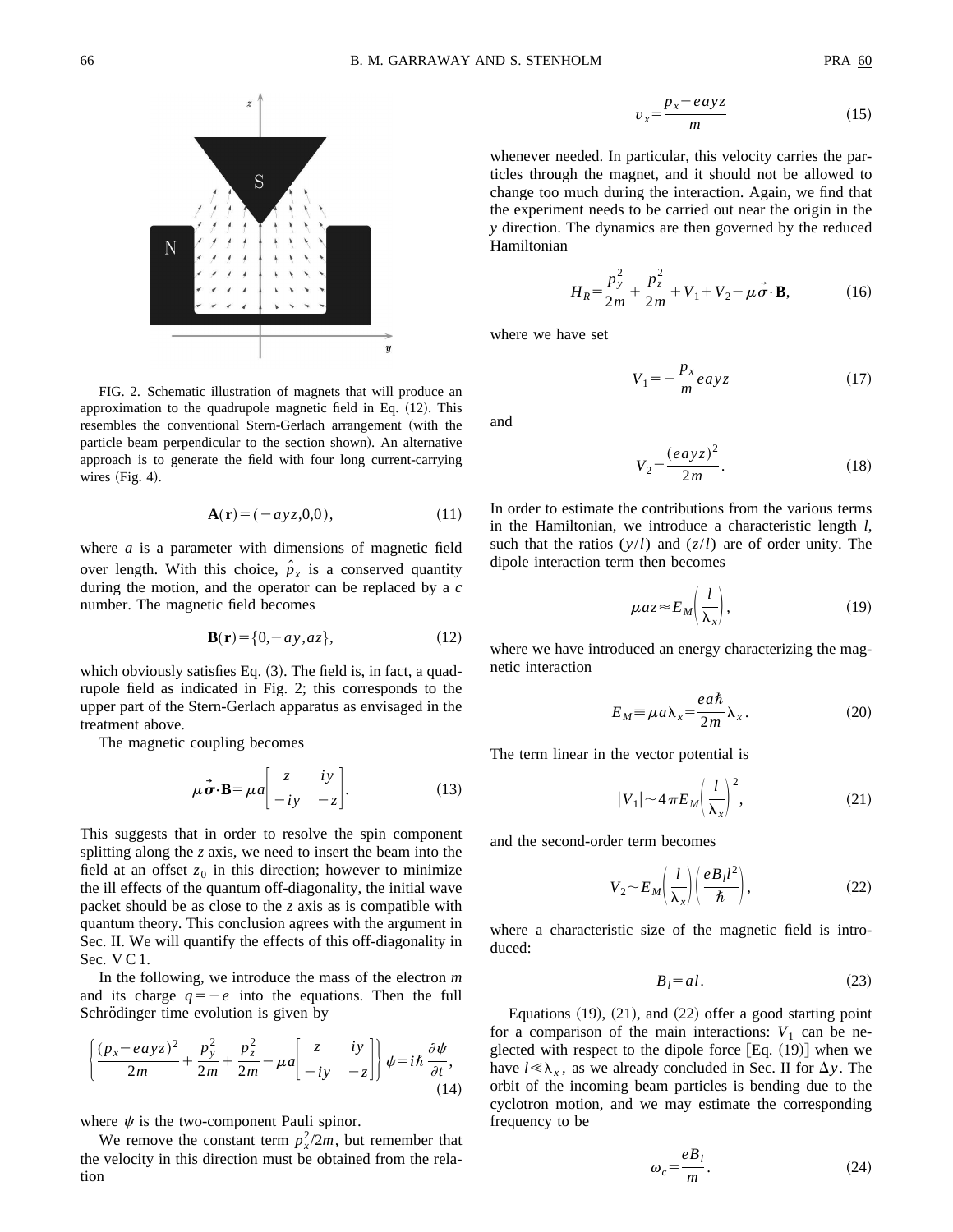The time scale set by this motion should be compared with the spreading time  $T_s$  which doubles the width of a wave packet in free motion. If the size of the packet is originally of order *l*, the momentum uncertainty is estimated to be  $\Delta p$  $\sim \frac{\hbar}{2l}$ , and the spreading time becomes [cf. Eq. (9) and Ref.  $[20]$ 

$$
T_s = \frac{2ml^2}{\hbar}.\tag{25}
$$

This bending of the beam trajectories plays no role in the original argument, and we will return to its influence below. Result  $(22)$  thus says that the interaction  $V_2$  is negligible compared with the dipole interaction  $(19)$  when

$$
\omega_c T_s \ll 1. \tag{26}
$$

This is understandable: the cyclotron motion tries to bend the orbits of the particles; if this bending is small compared to the spreading of the wave packets, the sample can retain its character as a propagating beam. Finally, we note that in terms of  $\omega_c$  and  $T_s$  the second order interaction  $V_2$  can be written as

$$
V_2 \sim \frac{1}{2} E_M \left(\frac{l}{\lambda_x}\right) \omega_c T_s. \tag{27}
$$

#### **IV. SCALAR MODEL**

To solve the complete Schrödinger equation  $(14)$  is numerically possible, as we shall see in Sec. V, but a numerical approach offers no general indication about the parameter ranges favorable to the Stern-Gerlach experiment. In order to progress, we choose to treat a simplified model first, where we neglect  $(1)$  the term quadratic in the vector potential proportional to  $a^2$ , and (2) the off-diagonal terms in the dipole interaction.

We have discussed the conditions, under which we expect these to have negligible effects; their actual influence will be evaluated in the numerical work below. These two neglected terms play no role in the original argument because from Eq.  $(16)$  we obtain the equation of motion

$$
\dot{p}_z = -\frac{\partial H_R}{\partial z} = \frac{eay}{m} p_x \pm \mu a. \tag{28}
$$

The two contributions to the force in the *z*-direction are just the ones utilized in the argument in Sec. II.

We also carry out the scaling indicated above by introducing a length scale  $l$ , a time scale  $\tau$ , and a corresponding momentum scale

$$
\bar{p} = \frac{\hbar}{l}.\tag{29}
$$

In the new totally dimensionless variables we have the Hamiltonian

$$
H_{\pm} = \frac{1}{2} (p_y^2 + p_z^2) - \Omega^2 y z \pm z, \tag{30}
$$

where we have introduced a scaled wave number for the beam:

$$
\Omega^2 = \frac{4\,\pi l}{\lambda_x}.\tag{31}
$$

The scaling parameters achieving Eq.  $(30)$  obey the relations

$$
l3 = \frac{2\hbar}{ea}, \quad l\tau = \frac{2m}{ea},
$$
  

$$
\frac{l2}{\tau} = \frac{\hbar}{m}, \quad \frac{l}{\tau2} = \frac{\mu a}{m}.
$$
 (32)

In Eq.  $(30)$  all variables, including the scaled wave number  $\Omega^2$ , are dimensionless quantities. We also see directly that the only way to decrease the ratio of the Lorentz force term to that of the dipole force is to make  $\Omega$  small, i.e., make  $\lambda_r$ large. However, this will at some point destroy the beam quality, as discussed above.

In the following development, we wish to be able to keep track of the direction of the spin, and so we introduce a parameter  $\kappa = \pm 1$ , which gives the direction of the splitting force. We then carry out the coordinate transformation

$$
\xi = \frac{1}{\sqrt{2}}(y+z),
$$
  

$$
\eta = \frac{1}{\sqrt{2}}(y-z).
$$
 (33)

With these new coordinates, the Hamiltonian becomes

$$
H = \left[\frac{1}{2}p_{\xi}^{2} - \frac{\Omega^{2}}{2}\left(\xi - \frac{\kappa}{\sqrt{2}\Omega^{2}}\right)^{2}\right] + \left[\frac{1}{2}p_{\eta}^{2} + \frac{\Omega^{2}}{2}\left(\eta - \frac{\kappa}{\sqrt{2}\Omega^{2}}\right)^{2}\right].
$$
 (34)

Thus we have reduced the solution to the case of two decoupled harmonic oscillators, albeit one is inverted.

In the Heisenberg representation, the operator solution to the dynamics under the Hamiltonian  $(34)$  is

$$
\frac{\partial \hat{\xi}}{\partial t} = \hat{p}_{\xi} = \hat{p}_{\xi}^0 \cosh \Omega t + \Omega \left( \hat{\xi}^0 - \frac{\kappa}{\sqrt{2\Omega^2}} \right) \sinh \Omega t,
$$
  

$$
\frac{\partial \hat{\eta}}{\partial t} = \hat{p}_{\eta} = \hat{p}_{\eta}^0 \cos \Omega t - \Omega \left( \hat{\eta}^0 - \frac{\kappa}{\sqrt{2\Omega^2}} \right) \sin \Omega t. \quad (35)
$$

From these results we can solve for the momentum in the direction of interest

<sup>&</sup>lt;sup>1</sup>We indicate the scaled dimensionless variables with the same symbols as their physical counterparts. We believe that, with proper care, we do not introduce any confusion by this.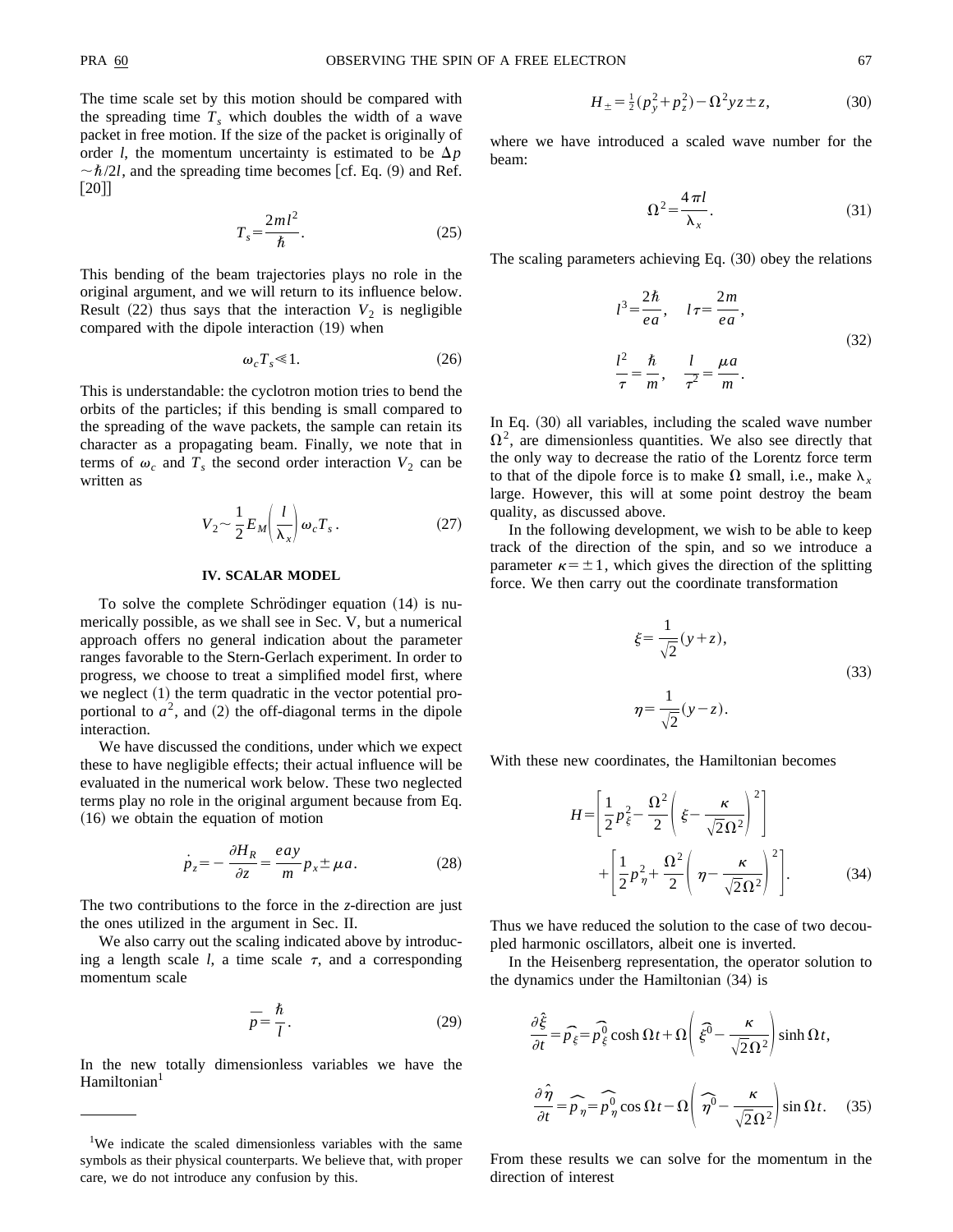$$
\widehat{p_z} = \frac{1}{2} \left[ \widehat{p_z^0} F_2(\Omega t) + \widehat{p_y^0} F_1(\Omega t) \right] + \frac{\Omega}{2} \left[ \widehat{z^0} F_3(\Omega t) + \widehat{y^0} F_4(\Omega t) \right]
$$

$$
- \frac{\kappa}{2\Omega} F_4(\Omega t), \tag{36}
$$

where we define

$$
F_1(\Omega t) = \cosh \Omega t - \cos \Omega t \rightarrow (\Omega t)^2,
$$
  
\n
$$
F_2(\Omega t) = \cosh \Omega t + \cos \Omega t \rightarrow 2 + O((\Omega t)^4)
$$
  
\n
$$
F_3(\Omega t) = \sinh \Omega t - \sin \Omega t \rightarrow \frac{1}{3} (\Omega t)^3,
$$
  
\n
$$
F_4(\Omega t) = \sinh \Omega t + \sin \Omega t \rightarrow 2\Omega t.
$$
\n(37)

The limits are for  $\Omega t \rightarrow 0$ . Taking the expectation value of Eq.  $(36)$  over the initial state, we find the only operator to give a nonzero value to be the offset  $\langle z^0 \rangle = z_0$ . Thus we find

$$
\langle \widehat{p_z}(t) \rangle = \frac{\Omega z_0}{2} F_3(\Omega t) - \frac{\kappa}{2\Omega} F_4(\Omega t). \tag{38}
$$

$$
P_D = \frac{F_4(\Omega t)}{\Omega}.
$$
\n(39)

We now define the dispersion in  $\widehat{p_z}$  as

$$
\sigma_z^2 = \langle (\widehat{p}_z - \langle \widehat{p}_z \rangle)^2 \rangle. \tag{40}
$$

If we assume the initial dispersions to be uncorrelated, and define

$$
\langle (\widehat{p_y^0})^2 \rangle = \Delta p_y^2, \quad \langle (\widehat{p_z^0})^2 \rangle = \Delta p_z^2
$$
  

$$
\langle (\widehat{y^0})^2 \rangle = \Delta y^2, \quad \langle (\widehat{z^0} - z_0)^2 \rangle = \Delta z^2,
$$
 (41)

we obtain

$$
\sigma_z^2 = \frac{1}{4} [\Delta p_y^2 F_1(\Omega t)^2 + \Delta p_z^2 F_2(\Omega t)^2 + \Omega^2 \Delta y^2 F_4(\Omega t)^2 + \Omega^2 \Delta z^2 F_3(\Omega t)^2].
$$
\n(42)

The resolution of the measurement is now, analogously with Eq.  $(9)$ , given by

$$
s^{2}(t) = \frac{\sigma_{z}^{2}}{P_{D}^{2}} = \frac{\Omega^{2}}{4} \left\{ \Delta p_{y}^{2} \left( \frac{F_{1}(\Omega t)}{F_{4}(\Omega t)} \right)^{2} + \Delta p_{z}^{2} \left( \frac{F_{2}(\Omega t)}{F_{4}(\Omega t)} \right)^{2} + \Omega^{2} \Delta z^{2} \left( \frac{F_{3}(\Omega t)}{F_{4}(\Omega t)} \right)^{2} + \Omega^{2} \Delta y^{2} \right\}.
$$
 (43)

We cannot let  $t \rightarrow 0$  here, because the term in  $\Delta p_z^2$  must clearly diverge in that limit. For times such that  $\Omega t \ge 4$ , all ratios  $F_1(\Omega t)/F_4(\Omega t)$ ,  $F_2(\Omega t)/F_4(\Omega t)$ ,  $F_3(\Omega t)/F_4(\Omega t)$  are approximately unity, which means that we can omit these ratios and minimize the remaining terms separately.

The position uncertainty terms give

$$
\frac{\Omega^4}{4}(\Delta y^2 + \Delta z^2) \ll 1,\tag{44}
$$

which we may rescale by using Eqs.  $(32)$  to obtain

$$
4\pi^2 \left( \frac{\Delta y^2 + \Delta z^2}{\lambda_x^2} \right) \ll 1. \tag{45}
$$

The left-hand side is found to be small exactly when the original argument gives a small ratio in Eq.  $(6)$ , but Eq.  $(45)$ requires this condition to be valid isotropically in the *y*,*z* plane.

When the momentum terms are unscaled to physical units, using definitions  $(32)$ , we find

$$
\frac{\Omega^2}{4}(\Delta p_y^2 + \Delta p_z^2) \Rightarrow 2\pi \left(\frac{\Delta p_y^2 + \Delta p_z^2}{2m}\right) \left(\frac{1}{\mu a \lambda_x}\right) = 2\pi \frac{\Delta E_{yz}}{E_M} \ll 1.
$$
\n(46)

This shows that the energy associated with the momentum fluctuations in the *y*,*z* plane,  $\Delta E_{yz}$ , must be less than the characteristic magnetic energy  $(20)$ .

From Eqs.  $(44)$  and  $(46)$  we select the *y* components of position and momentum (or the corresponding  $\zeta$  components) and multiply them together to obtain the combined condition

$$
\left(\frac{\Delta y^2}{\lambda_x^2}\right) \left(\frac{\Delta p_y^2}{2m\mu a\lambda_x}\right) = \frac{(\Delta y \Delta p_y)^2}{2m\mu a\lambda_x^3} \ll \frac{1}{(2\pi)^3}.
$$
 (47)

However, the uncertainty is minimized if the product  $\Delta y \Delta p_y = \hbar/2$ , and consequently we have the condition

$$
2\pi^3 \frac{(\hbar^2/2m\lambda_x^2)}{\mu a \lambda_x} = \frac{\pi}{2} \left(\frac{E_x}{E_M}\right) \ll 1,
$$
 (48)

where  $E_x = (2\pi\hbar)^2/2m\lambda_x^2$ . Thus we require the kinetic energy along the beam, i.e.,  $E_x$ , to be less than the magnetic interaction. This is the kinetic energy expressed in terms of the momentum  $p<sub>x</sub>$  and not the kinematic energy in terms of the velocity. However, for small values of *y*, the deviations are small; cf. Eq.  $(15)$ .

From Eq.  $(45)$  we also have

$$
E_x = 4\pi^2 \left(\frac{\hbar^2}{2m\lambda_x^2}\right) \ll \frac{\hbar^2}{2m\Delta y^2} \sim \Delta E_{yz} \,. \tag{49}
$$

With such large transverse fluctuations it seems difficult to claim that this describes a beam any more, and to that extent the original argument seems to be validated. We cannot separate the two spin directions into different well-defined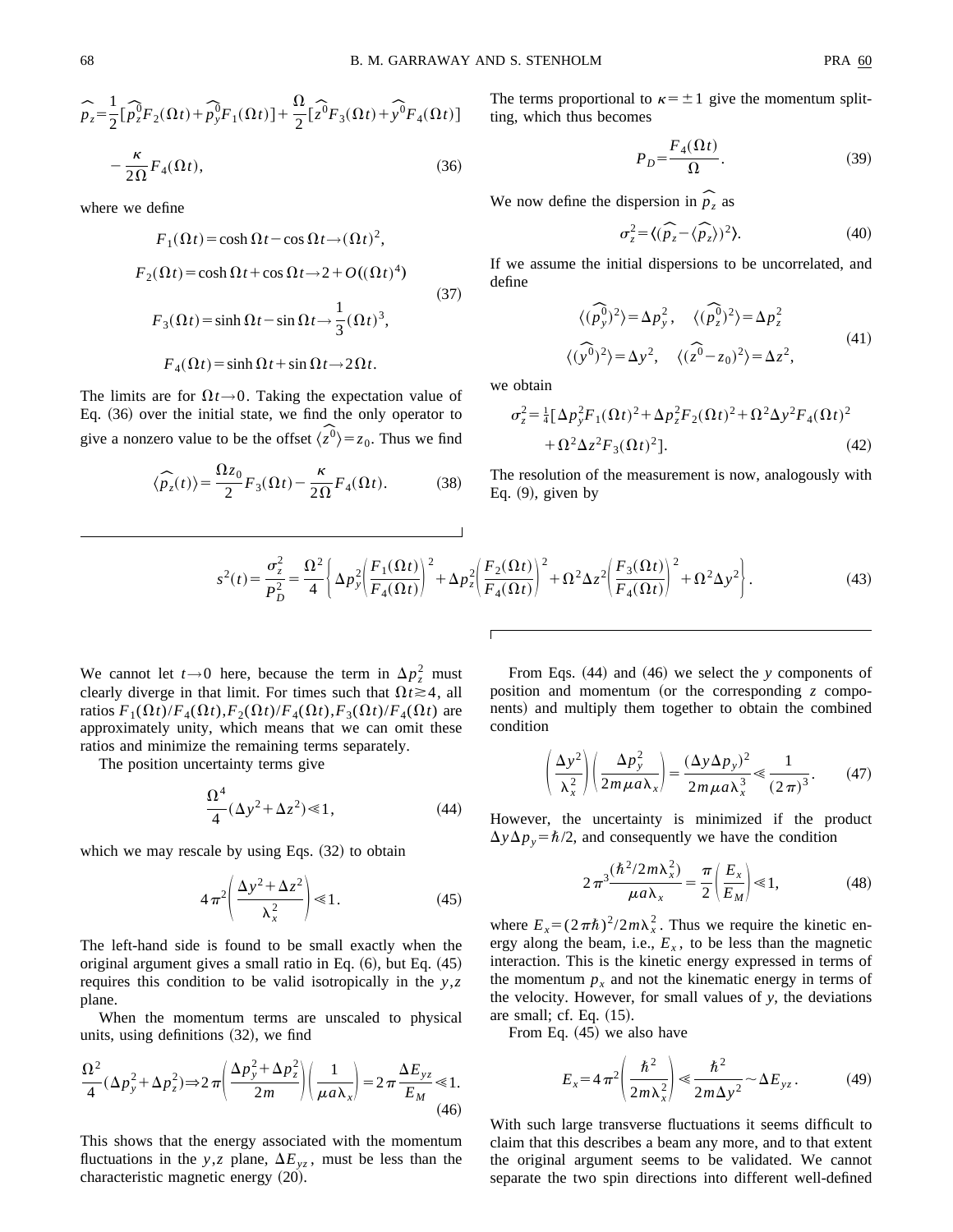propagating beams. In the long-time limit, the parameters necessary to obtain a small value of  $s^2$  destroy the beam quality because of the quantum nature of the motion.

However, quantum mechanics allows us one more attempt. We found that we could not use the long-time limit, because it is not compatible with the assumption of a propagating beam. In the short-time limit, *s* 2 diverges, but we can try to circumvent that.

We choose minimum uncertainty wave packets with  $\Delta p_y \Delta y = \frac{1}{2}$  etc. (in scaled units). Then we can try to optimize the combined uncertainties in the *y* and *z* directions independently. We first use

$$
\frac{\partial}{\partial \Delta y^2} \left[ \frac{1}{4 \Delta y^2} \left( \frac{F_1(\Omega t)}{F_4(\Omega t)} \right)^2 + \Omega^2 \Delta y^2 \right] = 0. \tag{50}
$$

The result is

$$
\frac{1}{4\Delta y^2} \left( \frac{F_1(\Omega t)}{F_4(\Omega t)} \right)^2 + \Omega^2 \Delta y^2 \Rightarrow \Omega \left( \frac{F_1(\Omega t)}{F_4(\Omega t)} \right). \tag{51}
$$

For the *z* component we find

$$
\frac{\partial}{\partial \Delta z^2} \left[ \frac{1}{4\Delta z^2} \left( \frac{F_2(\Omega t)}{F_4(\Omega t)} \right)^2 + \Omega^2 \Delta z^2 \left( \frac{F_3(\Omega t)}{F_4(\Omega t)} \right)^2 \right] = 0.
$$
\n(52)

The result is

$$
\frac{1}{4\Delta z^2} \left( \frac{F_2(\Omega t)}{F_4(\Omega t)} \right)^2 + \Omega^2 \Delta z^2 \left( \frac{F_3(\Omega t)}{F_4(\Omega t)} \right)^2
$$

$$
\Rightarrow \Omega \left( \frac{F_2(\Omega t) F_3(\Omega t)}{F_4(\Omega t)^2} \right). \tag{53}
$$

From Eq.  $(43)$  we now find

$$
s^{2} = \frac{\Omega^{3}}{4} \left[ \left( \frac{F_{1}(\Omega t)}{F_{4}(\Omega t)} \right) + \left( \frac{F_{2}(\Omega t) F_{3}(\Omega t)}{F_{4}(\Omega t)^{2}} \right) \right]
$$
  
= 
$$
\frac{\Omega^{3}}{4} \left[ \frac{\sinh 2\Omega t - \sin 2\Omega t}{(\sinh \Omega t + \sin \Omega t)^{2}} \right].
$$
 (54)

In this form, however, a fortuitous cancellation appears. Using limits  $(37)$ , we obtain

$$
s^2 \Rightarrow \frac{\Omega^4 t}{6}.\tag{55}
$$

We thus find that, for short enough durations  $t = t_0$  of the interaction, we can make the resolution parameter  $s^2$  as small as we like. This, however, implies that we choose an initial wave packet which is very unisotropic. The uncertainties should satisfy the relations

$$
\Delta y^2 = \frac{t_0}{4}, \quad \Delta p_y^2 = \frac{1}{t_0},
$$

$$
\Delta z^2 = \frac{3}{\Omega^4 t_0^3}, \quad \Delta p_z^2 = \frac{\Omega^4 t_0^3}{12}.
$$
 (56)

For small enough  $t_0$ , these relations suggest the situation shown in Fig. 1.

We still need to rescale the relations to obtain physical quantities. We find

$$
s^2 \Rightarrow \frac{(4\pi)^2 t_0}{6\lambda_x^2} \left(\frac{l^2}{\tau}\right) = \frac{4}{3} \left(\frac{(2\pi)^2 \hbar^2}{2m\lambda_x^2}\right) \frac{t_0}{\hbar} \ll 1. \tag{57}
$$

This says that the duration of the interaction has to satisfy an energy relation of the type

$$
E_x t_0 \ll \frac{3}{4} \hbar. \tag{58}
$$

This is not an uncertainty relation, but it indicates that the interaction time has to be short compared with the time characteristic of the free evolution of the wave packet, which takes place with the energy  $E_x$ .

Rescaling the uncertainties, we find the results

$$
\Delta y^2 = \frac{\hbar t_0}{4m} \ll \frac{3\hbar^2}{16mE_x}.
$$
 (59)

This again implies

$$
\Delta E_y = \left(\frac{\hbar^2}{8m\Delta y^2}\right) \gg \frac{2}{3} E_x, \tag{60}
$$

which seems to destroy the quality of the beam. However, the actual beam propagates with the velocity  $v_x$ , and this aspect will be discussed separately. As a consequence of Eq. (60), the requirement  $\Delta y \ll \lambda_x$  from Eq. (6) re-emerges. However, in contrast to requirement  $(45)$ , no similar restriction on  $\Delta z$  is found. This is supposed to be large, in order to allow a good resolution in  $p_z$ . From Eqs.  $(56)$  and  $(57)$  we find

$$
\Delta z^2 = \left(\frac{3}{4\pi^2}\right) \left(\frac{\lambda_x^2}{t_0^3}\right) \left(\frac{m^3}{e^2 a^2 \hbar}\right) \gg \frac{8}{9} (2\pi)^4 \left(\frac{\hbar}{ea\lambda_x^2}\right)^2
$$

$$
= \frac{8}{9} \lambda_x^2 \left(\frac{E_x}{E_M}\right)^2.
$$
(61)

It does not seem necessary to impose any relationship of type (48) on the ratio  $(E_x/E_M)$  in the present, optimized scheme.

We have, however, one more check to make on the consistency of the scheme. As we saw in Sec. III, the interaction  $V_2$ , which has been neglected here, concerns the cyclotron motion in the magnetic field. This tries to bend the orbit back onto itself, which will destroy the beam character. We have to ask how much bending would occur in the time  $t_0$ , used to separate the linear momenta of the spin directions. This discussion has to be added because we have not included that term in the present considerations.

The main magnetic force in the *y*,*z* plane is due to the beam offset in the *z* direction; near the origin the magnetic field is zero. We calculate the corresponding cyclotron frequency to be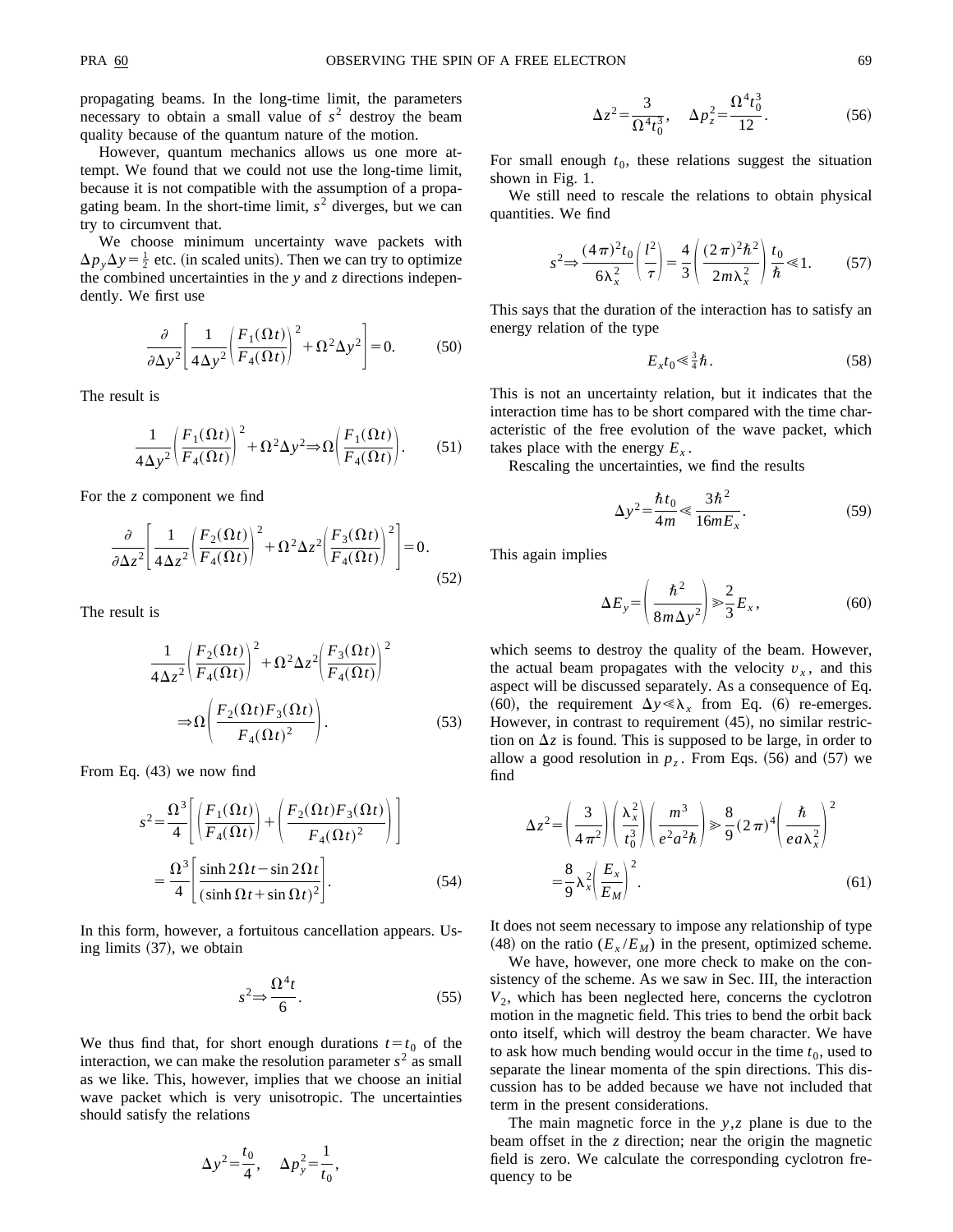$$
\omega_c = \frac{2\pi}{T_c} = \frac{ea z_o}{m}.
$$
\n(62)

The magnetic field is in the *z* direction, and thus causes a bending primarily in the *y* direction. Because the kinetic energy is conserved, magnetic forces do no work, and the motion in the *x* direction will be affected as well. This will eventually stop the beam from propagating through the experimental setup. This will happen in spite of the fact that *p<sup>x</sup>* is conserved; the motion forward is to be described by the velocity  $v_x$ ; cf. Eq. (15). Some reduction in  $v_x$  may not be a bad thing. We can understand this because, in the original Bohr-Pauli argument, the velocity  $p_x/m$  should be replaced by  $v_x$ . If  $v_x$  is smaller than  $p_x/m$ , because of the magnetic field, we may find that the fluctuations  $\Delta F$ <sub>*z*</sub> are smaller than expected, thus allowing a resolution of spin.

In order to minimize the bending due to the cyclotron motion we have to require

$$
t_0 \omega_c \ll 1. \tag{63}
$$

This gives the relation

$$
t_0 \left( \frac{eaz_0}{m} \right) = \frac{2t_0 E_M}{\hbar} \left( \frac{z_0}{\lambda_x} \right) \ll 1. \tag{64}
$$

In analogy with Eq.  $(58)$ , we thus obtain the condition

$$
E_M t_0 \ll \hbar \left( \frac{\lambda_x}{2z_0} \right). \tag{65}
$$

If we use the offset  $z_0 \ge \Delta z$ , condition (65) might suggest using  $\Delta z \ll \lambda_x$ , which, however, from Eq. (61) implies  $E_x$  $\ll E_M$ , in which case Eq. (65) may be difficult to satisfy. On the other hand, if it is possible to use  $z_0 \ll \lambda_x \ll \Delta z$ , then we can take  $E_M \approx E_x$ , and retain the validity of Eqs. (58) and  $(65)$  simultaneously. These considerations suggest that it is possible to achieve a small resolution parameter  $s^2$  in an interaction time which does not cause a considerable bending of the beam.

#### **V. WAVE-PACKET DYNAMICS**

#### **A. Formulation of wave-packet problem**

In order to test our ideas concerning the visibility of the spin splitting, we have performed a numerical integration of the full, time-dependent Schrödinger problem as given in Eq.  $(14)$ . It is necessary to scale the problem, as in Sec. IV [Eq.  $(32)$ ], so that we numerically integrate the Schrödinger equation

$$
\left\{-\frac{1}{2}\left(\frac{\partial^2}{\partial y^2} + \frac{\partial^2}{\partial z^2}\right) + \frac{1}{2}(\Omega^2/2 - 2yz)^2 - \begin{bmatrix} z & iy \\ -iy & -z \end{bmatrix}\right\}\psi
$$
  
=  $i\frac{\partial\psi}{\partial t}$ , (66)

using, for example, the split-operator fast Fourier transform method. (For a summary of this and other integration methods, see Ref.  $[20]$ .) Typically, the numerical integration is performed by discretizing the wave function on a twodimensional  $(2D)$  grid of points  $(e.g., 256\times256)$ .

For the numerical calculations we retain the terms that were dropped in Sec. IV, i.e., we retain the  $(yz)^2$  term arising from  $\mathbf{A}^2$ , and the *iy* term from the spin interaction. As before, we include the term proportional to *yz*, i.e., the cross term in the expansion of  $(\Omega^2/2 - 2yz)^2$ , which corresponds to the  $\Omega^2$  term in Eq. (30). After the scaling of the problem, we are left with a single free parameter,  $\Omega$ , which determines the scaled momentum in the beam  $(x)$  direction. However, the parameters of the initial state, and especially its spatial distribution are still free to be chosen.

As our initial state we choose a Gaussian wave function of the form

$$
\psi(y, z, t=0) = \frac{1}{\sqrt{2 \pi \Delta y \Delta z}} \exp\left[-\frac{(y - y_0)^2}{4 \Delta y^2} - \frac{(z - z_0)^2}{4 \Delta z^2}\right] \times \begin{bmatrix} a_1 \\ a_2 \end{bmatrix},
$$
\n(67)

where  $\Delta y$  and  $\Delta z$  are the uncertainties in position as described in Sec. II and Fig. 1. The state is centered on  $(y_0, z_0)$ , and has no net momentum, although, since it is a minimum uncertainty state, there are fluctuations in momentum given by  $\Delta p_y \Delta y = \frac{1}{2}$ , etc. The amplitudes  $a_1$  and  $a_2$  determine the probabilities in the  $\sigma_z$  basis; these are the probabilities we wish to measure by means of a clear splitting of the wave packets. For the purposes of demonstration we wish to discern two different trajectories of wave packets, and so we set both amplitudes equal to  $1/\sqrt{2}$ . There is, of course, no initial spatial difference between the two states in any basis.

#### **B. Uncharged particle**

In the absence of charge, the scaled Hamiltonian of Eq.  $(66)$  reduces to

$$
H_{q=0} = -\frac{1}{2} \left( \frac{\partial^2}{\partial y^2} + \frac{\partial^2}{\partial z^2} \right) - \begin{bmatrix} z & iy \\ -iy & -z \end{bmatrix}.
$$
 (68)

For this case Fig. 3 shows an example of an ordinary Stern-Gerlach-type splitting of spin-wave packets. The initial state is shown (for one of the levels) in Fig.  $3(a)$ . The wave packet is placed on the *z* axis of the coordinate system at a distance from the origin. This ensures that the spin splitting takes place in the  $\sigma$ <sub>z</sub> basis; if the packet were placed on the *y* axis, at a distance from the origin, the splitting would be manifest in the  $\sigma$ <sub>*y*</sub> basis.

The width of the initial wave packet has been chosen so that, in the time it takes for the two components to display a clear spatial separation, there is little spreading of the wave packets. In Figs.  $3(b)$  and  $3(c)$  we see the two wave-packet components at a later time. They are clearly at different physical locations, and thus a simple spatial separation of the wave packets will correspond to a spin separation of the components. The splitting is seen here as something that develops as a function of time because we do not view the translational motion in the longitudinal  $(x)$  direction. In prac-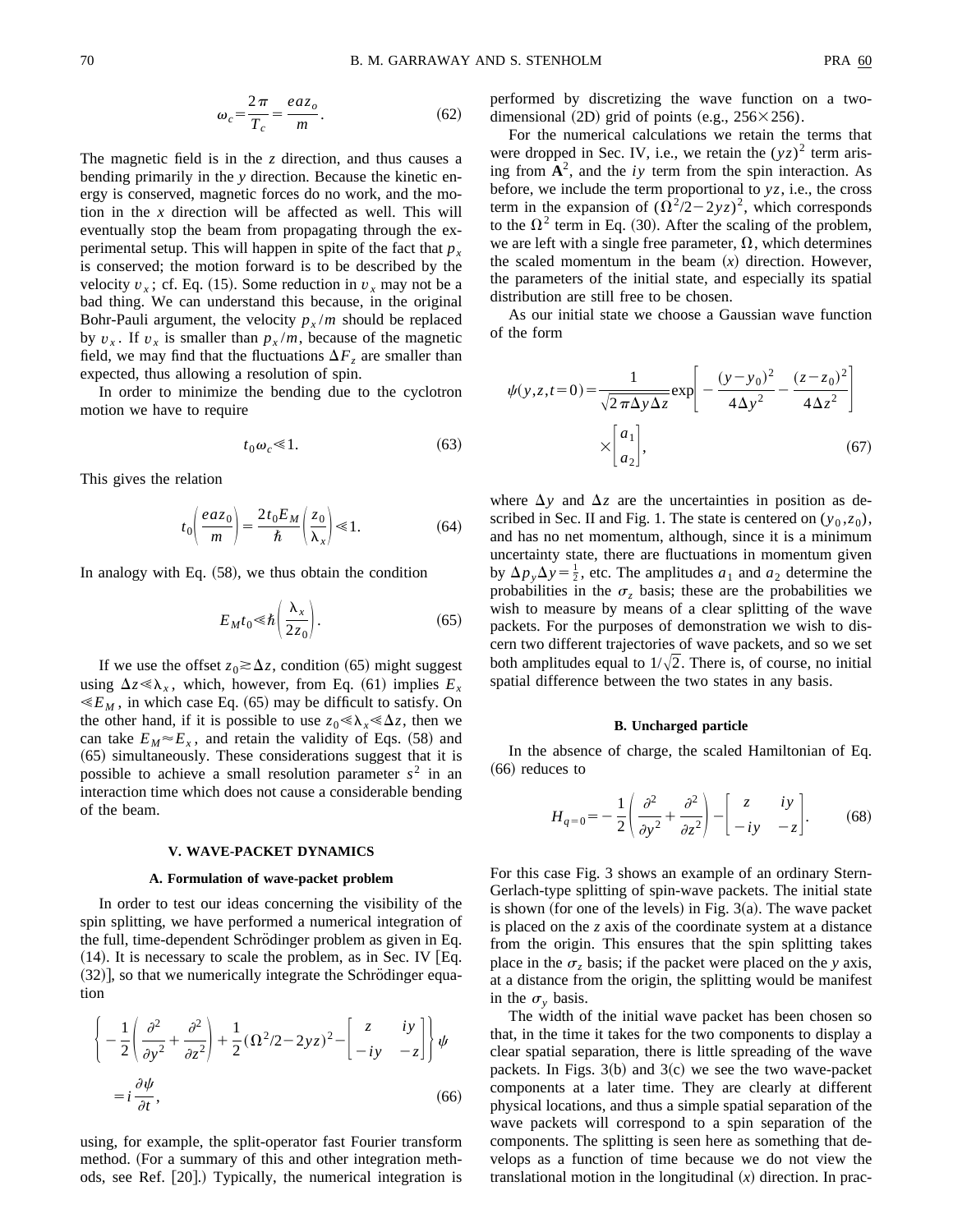

FIG. 3. Splitting of wave-packet spin components for a particle with no charge. In  $(a)$  we see the initial wave function as a function of *y* and *z*, which is located at  $y_0 = 0$ ,  $5z_0 = 30$ , with a width of unity. In  $(b)$  and  $(c)$  we see the two wave-packet spin components after a time  $t=4.5$  (in scaled units). The two components are clearly separated. They are now much broader, because of wave-packet spreading. The two components in  $(b)$  and  $(c)$  have slightly different shapes because the wave packet approaching the origin is affected by the increasing curvature of the adiabatic surfaces.

tice the beam splits so that our wave-packet pictures correspond to sections, in the *y*-*z* plane, perpendicular to the direction of the beam.

#### **C. Considerations for a charged particle**

When we include the charge of the particle, we must return to the integration of the wave equation  $(66)$  which contains the additional potential-energy term

$$
V_L = \frac{1}{2} (\Omega^2 / 2 - 2yz)^2.
$$
 (69)

If we now place a wave packet on the *z* axis, this potential will cause a sideways deflection of the two components. The effect of the term linear in *yz* was fully taken into account in Sec. IV. For very large amplitudes, the motion is compli-



FIG. 4. Magnetic quadrupole field produced by four wires (seen in cross section). This allows the initial wave packet to be placed in the center of the field pattern.

cated, but in part consists of oscillations in the potential well  $(69)$ . These oscillations change their frequency in time because the cyclotron frequency depends on field strength, which in turn depends on the location of the electron.

We will next find constraints on the initial wave packet by considering some simple, desirable, qualities of the measurement process. In the following we will assume that our initial state is a minimum uncertainty packet which is unisotropic such that  $\Delta z \ge \Delta y$ . The initial Gaussian packet is chosen to be centered on the origin of the quadrupole field (i.e.,  $z_0$ )  $(50)$ ; this is justified in Sec. V C 2. At this point we cannot have a magnetic field produced by the traditional arrangement of Fig. 2 because the material of the magnet would get in the way. However, we can easily make a suitable arrangement of magnetic poles, or four current carrying wires, as shown in Fig. 4. Then the wave packet is straightforwardly centered on the origin.

#### *1. Angular width of the wave packet*

For a point particle placed on the *z* axis, we can see from Eq. (66) that the Stern-Gerlach coupling is initially of the form  $-\sigma_z z$ , which provides the force trying to split the spin components. However, if a point particle is placed on the *y* axis instead, the effective Stern-Gerlach coupling is initially of the form  $-\sigma_y y$ , which would effect a different kind of wave-packet splitting. Thus for a wave packet which is spread out over the *y*,*z* space, it is desirable that it should be tightly localized on the *z* axis of the *y*-*z* plane for the type of measurement that we want to make; if it is too spread out, we are unable to resolve the measurement of the *z* components of the spin. This requirement is the same as trying to reduce the off-diagonality, as we mentioned earlier in connection with Eq.  $(13)$ . In order to characterize the spreading of the initial wave packet, we will consider the angular width of the peak in the initial angular probability distribution; this width will be denoted as  $\Delta \theta$ . Again, we consider a centralized wave packet for reasons we consider below. With an unisotropic wave packet, such as the one illustrated in Fig.  $1(a)$ , we can keep the angular spread low by reducing the width in the *y* direction. This remains true even if the wave packet is centered on the origin.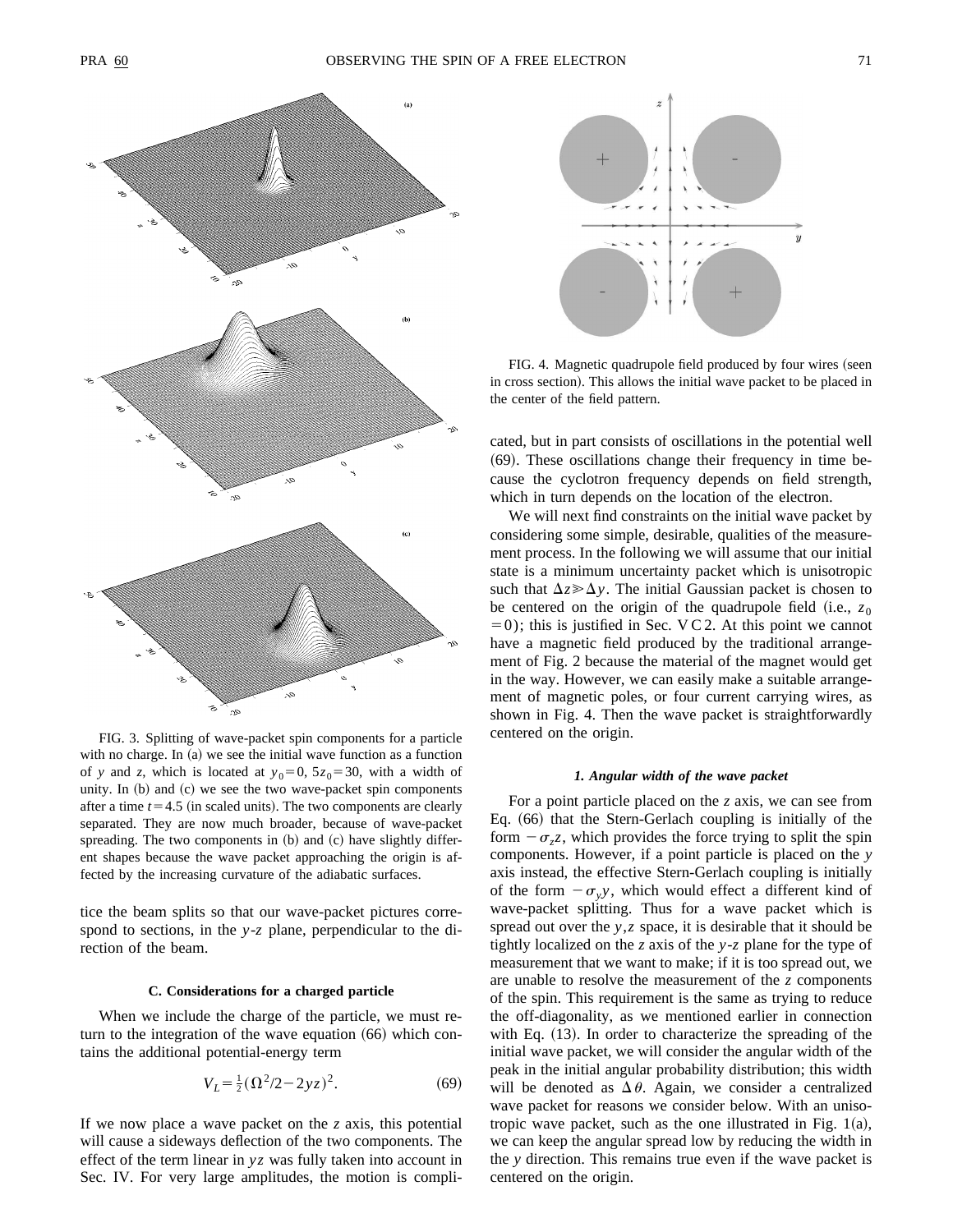$$
P(\theta) = \int_0^\infty dr \, r |\psi(r \cos \theta, r \sin \theta)|^2
$$

$$
= \frac{1}{2\pi} \frac{\Delta y \Delta z}{\Delta y^2 + (\Delta z^2 - \Delta y^2) \cos^2 \theta}, \tag{70}
$$

where we have tan  $\theta = z/y$ . This is a two-peaked distribution, and we will use the width of one of the peaks to determine  $\Delta \theta$ . Because the wave packet has been chosen to be centered on the origin, distribution (70) is symmetric about  $\theta = \pi$  and the two peaks have equal heights and equal widths. For  $\Delta z$  $\geq$   $\Delta$ y, one peak in this distribution is at  $\theta = \pi/2$ , with another peak at  $\theta = -\pi/2$ , and the full width at half maximum height gives a convenient measure of the width of either of the peaks of the distribution, i.e.,

$$
\sin(\Delta \theta/2) = \frac{1}{\sqrt{\left(\frac{\Delta z}{\Delta y}\right)^2 - 1}},\tag{71}
$$

which for  $\Delta z \ge \Delta y$  leads to the approximate expression

$$
\Delta \theta \sim 2 \frac{\Delta y}{\Delta z}.\tag{72}
$$

The requirement that this angular width be small,  $\Delta \theta \ll 1$ , then simply leads to

$$
\frac{\Delta y}{\Delta z} \ll \frac{1}{2},\tag{73}
$$

which clearly means that the wave packet must have a high degree of spatial anisotropy. This is completely consistent with the conclusion of Sec. IV.

#### *2. Cyclotron period*

In this section, in line with Eq.  $(63)$  of Sec. IV, we wish to choose sufficiently short interaction times  $t_0$  for the cyclotron motion to be neglected. However, because the magnetic field varies, the cyclotron frequency  $\omega_c$  depends on position in the magnet, and therefore it varies across the spatial distribution of the initial wave packet. At a distance *r* from the origin the cyclotron frequency is

$$
\omega_c = \frac{ea}{m}r.\tag{74}
$$

In a uniform magnetic field, the electron would orbit in circles, and after a time *t* it would have traversed an angle of  $\omega_c t$ . In our problem, the magnetic field is *not* uniform, but nevertheless we can introduce an angle  $\phi = \omega_c t$  as an estimate of the bending that takes place for very short times (i.e., for the regime we aim for in Sec. IV). For the quadrupole field  $Eq. (12)$ , and in the scaled units, Eqs.  $(32)$ , the cyclotron frequency is simply  $\omega_c = 2r$ , where *r* is the distance from the origin. Then at any point in space, the angle  $\phi$  has the value  $2rt_0$  at the end of the interaction. However, we have a wave packet that is distributed over space, with different magnetic-field strengths acting on its different parts. Because the unisotropic wave packet extends more in the *z* direction than the *y* direction, we take the phase angle to be  $2zt_0$  at points along the length of the wave packet. The average value will be zero (because the bending is in different directions for positive and negative *z*), but the spread of the angle  $\phi$  will be given approximately by

$$
\Delta \phi = 2\Delta z t_0. \tag{75}
$$

However, according to Eqs.  $(56)$  the optimized time is

$$
t_0 = 4\Delta y^2,\t(76)
$$

and hence the cyclotron phase becomes

$$
\Delta \phi = 8\Delta y^2 \Delta z. \tag{77}
$$

#### *3. Initial cyclotron motion*

The velocity in the *x* direction of any part of the wave packet is given by Eq.  $(15)$ , which in scaled units is

$$
v_x = \Omega^2/2 - 2yz,\tag{78}
$$

as may be expected from Eq.  $(69)$ . Because the generalized momentum in the *x* direction is a constant of the motion,  $\Omega$ is fixed and  $v_x$  depends on *y* and *z*. Now we can see from Eq. (78) that if  $yz < (\Omega/2)^2$  the velocity  $v_x$  is positive. However, if  $yz > (\Omega/2)^2$  the velocity  $v_x$  is negative at that point, resulting in that part of the wave packet moving in a backward direction. The line defined by

$$
yz = (\Omega/2)^2 \tag{79}
$$

divides the forward- and backward-going regions, and we will call this the *cyclotron line*. This line is also the minimum of the Lorentz potential  $(69)$ .

In pursuing the idea of a beamlike device, we will regard it as undesirable to have major parts of the wave packet moving backward, and to quantify this we will determine the amount, *P<sup>c</sup>* , of the wave packet moving backward for the initial state. We use scaled polar coordinates  $\{r,\theta\}$  defined by

$$
y = r\Delta y \cos \theta, \tag{80}
$$

$$
z = r\Delta z \sin \theta. \tag{81}
$$

Then the cyclotron line obeys the equation

$$
r^2 \sin 2\theta = \beta^2,\tag{82}
$$

where

$$
\beta^2 = \frac{\Omega^2}{2\Delta y \Delta z}.
$$
 (83)

If we now integrate the wave packet over the two outer regions (i.e., the two large *r* regions in the first and third quadrants of the  $y-z$  plane), we obtain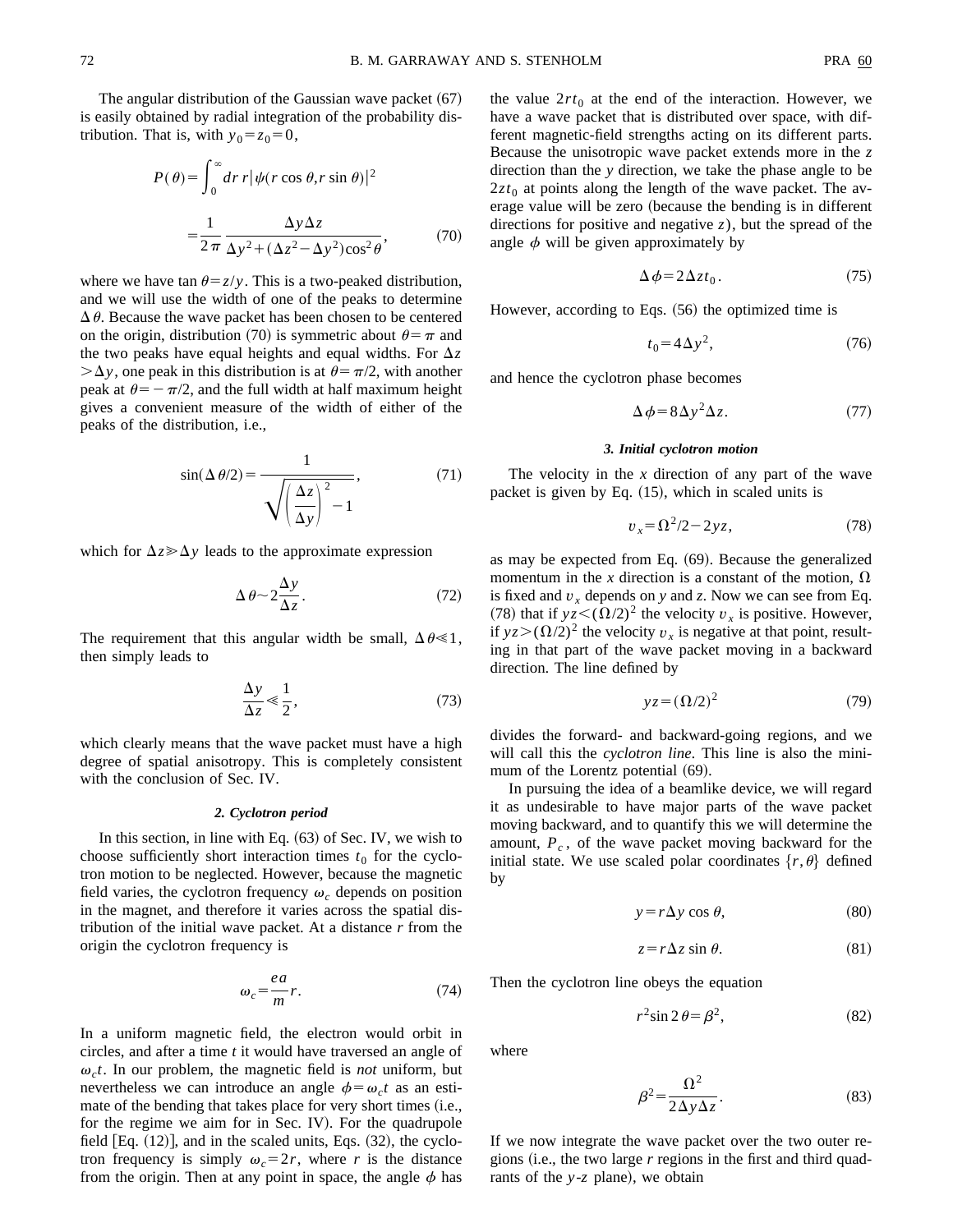$$
P_c = \frac{1}{\pi} \int_0^{\pi/2} d\theta \int_{\beta/\sqrt{\sin 2\theta}}^{\infty} dr r e^{-r^2/2} = \frac{1}{2} \text{erfc} \left( \frac{\Omega}{2\sqrt{\Delta y \Delta z}} \right). \tag{84}
$$

This shows the expected limits that  $P_c \rightarrow 0$  for small wave packets  $(\Delta y \Delta z \rightarrow 0)$ , and  $P_c \rightarrow \frac{1}{2}$  for very large initial wave packets  $(\Delta y \Delta z \rightarrow \infty)$  (when half the initial wave packet moves backward).

#### *4. Summary of conditions*

By combining Eq.  $(55)$  and Eqs.  $(56)$ , we can express the parameter  $s$ , defined in Eq.  $(43)$ , in terms of the widths of the wave packet:

$$
s = \frac{1}{4\sqrt{2}\Delta y^2 \Delta z}.
$$
 (85)

The parameter combination  $\Delta y^2 \Delta z$  can be regarded as not only determining *s*, but also some of our other essential parameters, which thus allows us to re-express them in terms of the parameter  $s$ . The cyclotron phase angle  $(77)$  can be written as

$$
\Delta \phi = \frac{\sqrt{2}}{s}.
$$
 (86)

Furthermore, from Eqs.  $(56)$  we have

$$
\Omega^2 = \frac{\sqrt{3}}{t_0^{3/2} \Delta z} = \frac{\sqrt{3}}{2^3 \Delta z \Delta y^3}.
$$
 (87)

Thus with Eq.  $(85)$  the square of the argument of the error function in Eq.  $(84)$  becomes

$$
\frac{\Omega^2}{4\Delta y \Delta z} = \frac{\sqrt{3}}{2^5 \Delta z^2 \Delta y^4} = \sqrt{3} s^2,
$$
 (88)

and we can express it as

$$
P_c = \frac{1}{2} \text{erfc}(3^{1/4}s). \tag{89}
$$

In order to have spin separation, we require that

$$
s^2 < 1,\tag{90}
$$

but we see in Eqs.  $(89)$  and  $(86)$  that, as *s* is reduced,  $P_c$  will approach one-half, i.e., the initial packet moves backward as much as forward, and, the phase angle  $\Delta \phi$  increases rapidly (starting at 1.42 rad when  $s=1$ ). It is necessary to make a compromise and thus, for example, we adopt a modest value of  $s=0.8$ ; then  $P_c \sim 0.07$  and  $\Delta \phi \sim 102^\circ$ .

The phase angle  $\Delta \phi$  is high because the extreme edge of the wave packet will move in a backward direction at the end of the interaction time. However, the bulk of the wave packet is in weaker fields and will not be affected so strongly. The main obstacle to reducing *s* in the optimized scheme appears to be the effects of the increasing phase angle  $\Delta \phi$ .

For the numerical computations we choose a narrow wave packet with an angular width of  $\Delta \theta$ =0.01, which determines the ratio of the uncertainties  $\Delta y$  and  $\Delta z$ , and together with  $s=0.8$  and Eqs. (56) we obtain  $\Delta y \sim 0.103$  and  $\Delta z \sim 20.7$ .



FIG. 5. Charged-particle case. The initial wave packet is shown in (a), and has spatial widths  $\Delta y = 0.13$  and  $\Delta z \sim 20.7$ . The parameter  $\Omega^2$  = 9.48, and in (b) we show the spatial distribution of the wave packet at the end of the interaction time at  $t = t_0 = 0.043$ .

Equations (56) will now determine  $t_0$  and  $\Omega$  from Eqs. (76) and  $(87)$ . For the values chosen above we will then obtain  $t_0$ =0.043 and  $\Omega^2$ =9.48.

#### **D. Numerical results for a charged wave packet**

With the chosen parameters, we integrate the Schrödinger equation  $(66)$  up to the time  $t<sub>0</sub>$ . Figure 5 $(a)$  shows the initial spatial distribution, which is very narrow in the *y* direction [note the different scales on the axes of Fig.  $5(a)$ ]. The corresponding Gaussian momentum distribution is shown in Fig.  $6(a)$ . Figure 5(b) shows the spatial distribution of probability for the wave packet at the end of the interaction time  $t<sub>0</sub>$ . The distribution is almost the same on both of the levels and so we only show one level here. The wave packet remains very narrow spatially, but its shape has been modified by a combination of spreading and twisting of different parts of the wave packet. Figure  $6(b)$  shows the corresponding final momentum distribution. We can clearly see the splitting into two components which we expected from the arguments given in Sec. IV. The width in the *z* direction is small compared with the width in the *y* direction, but nevertheless the splitting can just be regarded as a spin separation.

Figure 7 shows the average forward velocity of the wavepacket components as a function of time. It is seen to decrease as time increases, because parts of the wave packet components are starting to turn back [especially if they are initially on the outside of the cyclotron line  $(79)$ . However, at the time  $t_0$ =0.043 there still remains a net forward velocity of approximately unity in scaled units. In this example the transverse momenta at time  $t_0$  are  $p_y \sim 0.019$  and  $p_z$  $\sim \pm 0.043$ , which means that the two spin components are emerging at an angle given approximately by (in scaled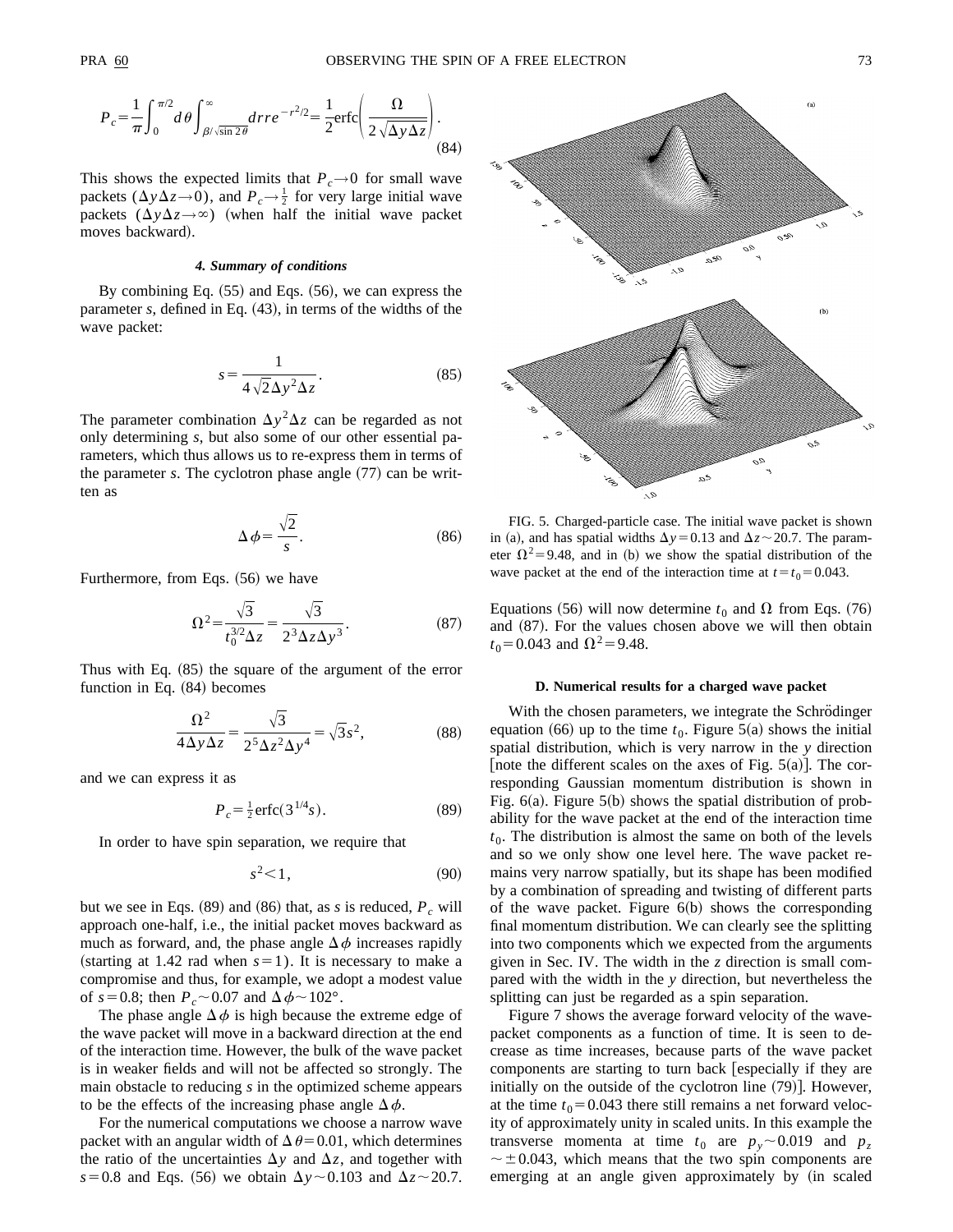

FIG. 6. Momentum distribution at (a)  $t=0$ , and (b) the scaled time  $t=0.043$ . Other parameters are as in Fig. 5. Both the wavepacket spin components are shown, the upper component being shaded to indicate height, while the lower component is marked with contour lines.

units) arctan( $p_z/v_x$ ) ~ 3° to the *x* axis. The crosses on the figure indicate the result from the scalar model of Sec. IV. For that model  $v_x$  is determined by Eq. (78) which leads to  $v_x = \Omega^2/2 - \xi^2 + \eta^2$ , where  $\xi$  and  $\eta$  are found from Eqs. (35). The scalar model provides a good fit for short times.

We may try to optimize the widths of the wave packet, the forward velocity, and the interaction time to improve the separation of the spin components. However, it appears to be difficult to achieve a substantially better splitting of the spins. The principal difficulty is that if the parameters reduce *s*, then there are many oscillations in the potential  $V_L$  [Eq. (69)], before a separation can take place; i.e., the angle  $\Delta \phi$ [Eq.  $(77)$ ], becomes large over the separation time scale.



FIG. 7. The velocity  $v_x$  of one of the wave-packet spin components. The solid line shows the full quantum result computed from the wave functions and Eq.  $(78)$ . The quantum result for the other spin component is extremely close to this curve. The crosses show the result from the scalar model of Sec. IV. The diamonds show the result from an ensemble of 50 000 classical simulations (Sec. VI). Parameters are as in Fig. 5.

Nevertheless, we will show in Sec. VII that we can utilize the potential  $V_L$  to obtain a substantial splitting, though it is in a different experimental configuration to that considered in this section.

#### **VI. CLASSICAL SIMULATIONS**

If we neglect the coupling between the two spin states, we can write down some simple classical equations based on the magnetic effects in the Newton equation:

$$
m\frac{d}{dt}\mathbf{v} = -e\mathbf{v} \times \mathbf{B} \pm \mu \left(\frac{\partial B_z}{\partial z}\right)\hat{\mathbf{z}}.\tag{91}
$$

If we use the quadrupole field  $(12)$  and the scaled units  $(32)$ , we obtain

$$
\frac{d}{dt}v_x = -2(zv_y + yv_z),
$$
  

$$
\frac{d}{dt}v_y = 2zv_x,
$$
 (92)  

$$
\frac{d}{dt}v_z = 2yv_x \pm 1.
$$

As expected from Eq. (66), the quantity  $v_x + 2yz$  is a constant of the motion. In order to match the quantum simulation, each member of the classical ensemble should have the same value of  $v_x + 2yz$ . This means adjusting the initial velocity  $v_x$  according to the initial position.

We will now try to use a swarm of classical particles to replicate the dynamics of a wave packet. Figure  $8(a)$  shows the initial momenta of such a swarm. The dispersion in position and momenta have been chosen so that the initial ensemble averages for the uncertainties match the quantummechanical ones. After the interaction time we obtain the swarms seen in Figs.  $8(b)$  and  $8(c)$ , which can be directly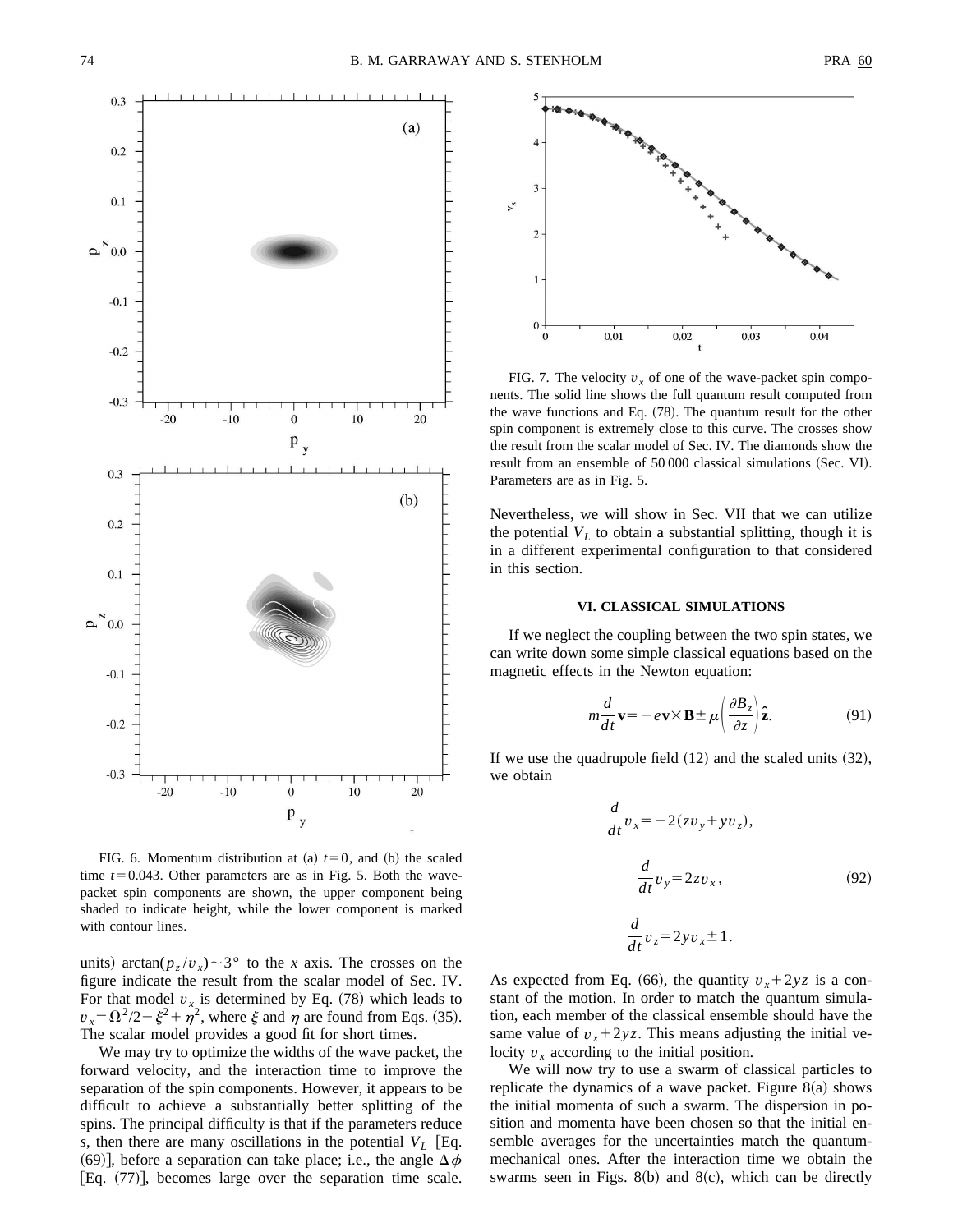

FIG. 8. Trajectories for classical particles in a simulation of the parameters in Fig. 5 with (a) the initial ensemble of momenta, and (b) and (c) the final ensemble of momenta at  $t=0.043$ . There are 50 000 trajectories in each figure.

compared with the quantum-mechanical result for the momentum distribution shown in Fig. 6. For the resulting splitting between the wave packets there is a good agreement between the classical and quantum results. In fact, the agreement between the ensemble averaged momentum and the



FIG. 9. Probability distributions of  $p<sub>z</sub>$  for classical simulations (points) and quantum calculations (solid lines). We show a section through the 2D probability distribution at  $p_y=0$ . The classical ensemble result is taken from Fig. 8 by binning the data into 101  $\times$ 101 bins. Approximately 1900 trajectories are sampled from the ensemble for the figures. The quantum data are taken from sections of Fig.  $6.$  In  $(a)$  we show the initial distributions of momenta, which are Gaussian, and in (b) we see the distributions at time  $t=0.043$ .

classical ensemble is excellent. For the classical simulations it is also straightforward to determine the forward velocity  $v<sub>x</sub>$ . Figure 7 again shows excellent agreement between the classical and quantum results; this is despite the fact that the quantum result is indirectly calculated from the spatial wave functions by using Eq.  $(78)$ . However, despite all this agreement, the shapes of the wave packets appear to be slightly different.

To examine the wave-packet shape more quantitatively we have taken a vertical section through the quantum data shown in Fig. 6 for  $p_y = 0$ . The result is seen in Fig. 9, where the  $t=0$  distribution is also shown. In the same figures, we show the corresponding distributions taken from the classical data. There is good agreement between the quantum and classical distributions at  $t=0$  [Fig. 9(a)], as should be expected from the way the ensemble distribution has been generated. After the interaction time  $[Fig. 9(b)],$  we find good agreement between the quantum and classical values for the splitting of the wave packets, but it appears that the classical simulations lead to distributions of momenta that are too broad. Thus they do not display a resolution of the spin split-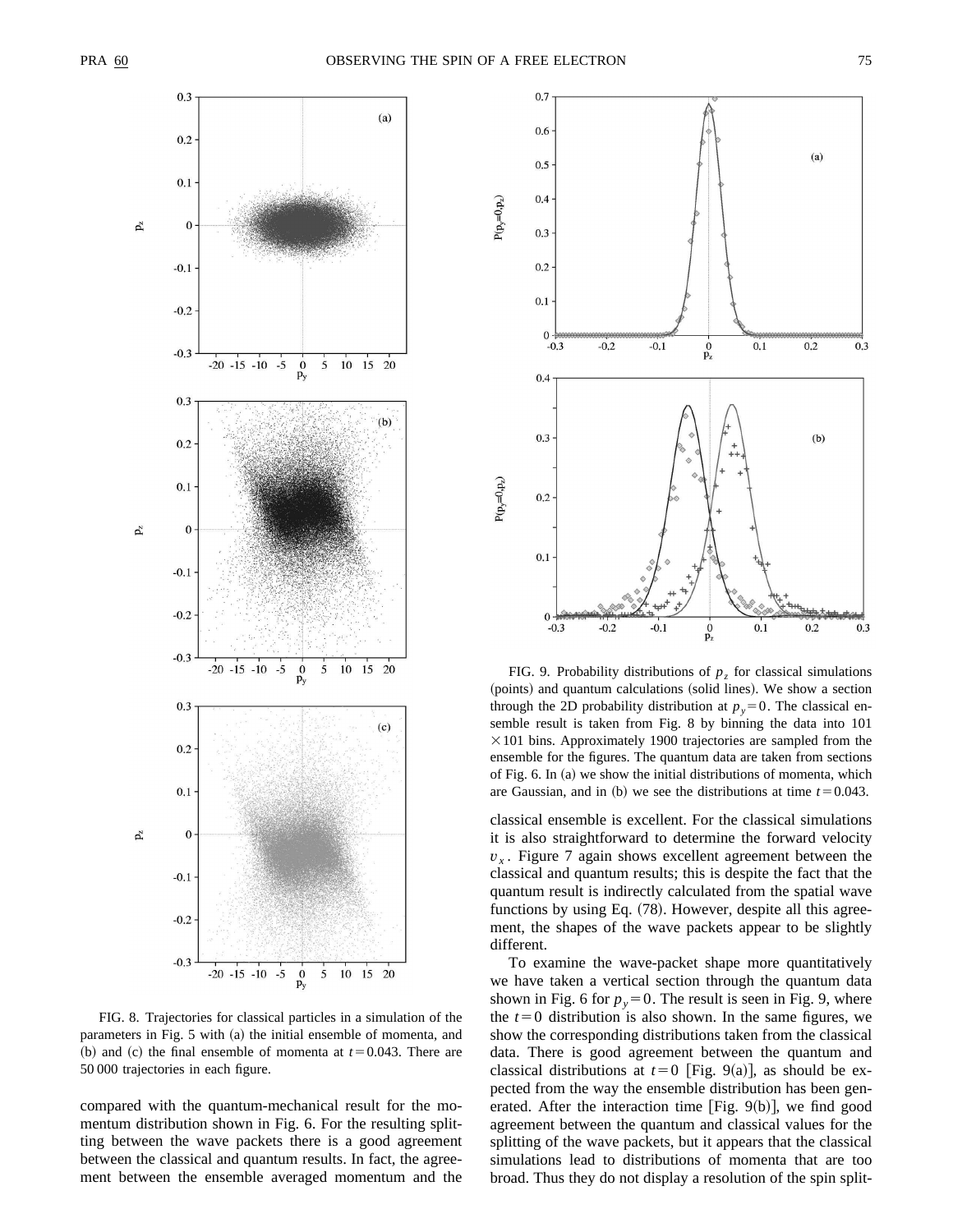

FIG. 10. This figure shows how we might expect a wave packet to split into spin components after being carefully placed on the cyclotron line. Here we show the expectation that the two components separate by moving along the cyclotron line in opposite directions.

ting which is as good as that of the quantum calculations. This suggests that it is important to perform the quantum calculations in this problem; classical simulations could be misleading concerning the issue of whether or not there is a significant amount of splitting of the spin components.

#### **VII. BEATING THE LIMITS**

#### **A. Abiding with the Lorentz force**

We can take a completely different approach to the spinsplitting experiment by abandoning the idea of the spin measurement as a beam experiment, and by trying to use the Lorentz force, which makes the spin splitting so difficult, to help the measurement. Our approach is to launch the wave packet along the cyclotron line so that it is in part constrained by the Lorentz potential  $(69)$ . The general idea is illustrated in Fig. 10. The forces acting on the two spin components are still different, because the Stern-Gerlach force is not included in the Lorentz potential and thus the spin components can be separated. However, there are several disadvantages to this approach. First, the cyclotron line is curved, and does not lie on the *z* axis; consequently the measurement can only approximate a measurement of the *z* component of the spin. Second, if the wave packet is in the region of the cyclotron line, the velocity in the *x* direction, which was the beam direction, is close to zero. This derives from the fact that the cyclotron line is defined by the vanishing of the *x* velocity  $\mathbb{E}_{q}$ . (78). The electronic wave packet first has to be prepared appropriately and then subjected to the magnetic interaction in a controlled fashion.

#### **B. Specification of the electron state**

Our initial wave packet will again be taken to be a Gaussian of the form of Eq.  $(67)$ , but with an initial velocity with components  $v_y$  and  $v_z$ . In order that the wave packet should travel smoothly in the Lorentz potential  $(69)$ , any initial velocity has to be aligned along the tangent to the cyclotron line. From the fact that *yz* is constant on the cyclotron line, we will have  $y \delta z + z \delta y = 0$ , and hence the unit vector

$$
\hat{e}_{\perp} = \frac{z}{r} \hat{e}_y + \frac{y}{r} \hat{e}_z \equiv \cos \theta \hat{e}_y + \sin \theta \hat{e}_z, \qquad (93)
$$

where  $r^2 = y^2 + z^2$  is orthogonal to the tangent of the curve.

We now expand around a point  $\{y_0, z_0\}$  on the cyclotron line, so that

$$
y = y_0 + \delta y, \quad z = z_0 + \delta z,\tag{94}
$$

and by writing

$$
\delta y = \rho \cos \theta, \quad \delta z = \rho \sin \theta \tag{95}
$$

we obtain

$$
V(y,z) = 2(y_0 \sin \theta + z_0 \cos \theta)^2 \rho^2 + O(\rho^3) \to 2(y_0^2 + z_0^2)^2 \frac{\rho^2}{r^2}
$$
  
=  $\frac{1}{2}k\rho^2$ , (96)

with the spring constant

$$
k=4r^2.\tag{97}
$$

This results in an angular frequency (in scaled units) of  $\omega$  $=\sqrt{k}=2r$ , in agreement with the cyclotron frequency (74) in scaled units. We will place our initial wave packet in the channel defined by Eq.  $(69)$ , with a transverse width  $\sigma<sub>T</sub>$  and an orientation which matches the width of the channel at the center of the packet. The choice of transverse width has to ensure that the center part of the wave packet does not breathe, i.e., periodically expand and contract, in the channel. If this were to happen, it would explore larger regions of the potential surface and the motion of the wave packet would cease to be usable for spin splitting. From the spring constant [Eq.  $(97)$ ], we can determine the necessary transverse width to avoid breathing:

$$
\sigma_T = \frac{1}{2\sqrt{r}}.\tag{98}
$$

As mentioned earlier, the wave packet will be aligned along the local direction of the channel, which, however, will not remove the entire breathing effect because the channel spring constant varies slightly along the length of the wave packet.

For this configuration, we try to split the spin components spatially, which contrasts with the momentum splitting of the previous sections. In order to achieve this, it is essential that the wave packets separate by a distance greater than their width. The Lorentz forces tend to bend the wave packets along the cyclotron line, but if we assume that we are close enough to the *z* axis of the quadrupole field, we may assume that there is an approximate force of  $\pm 1$  (in scaled units) which splits the wave-packet components. This means that in a time *t* each wave packet will travel a distance  $t^2/2$ , and their separation will be approximately  $t^2$ .

During the time the wave packets are separating, they are also spreading in a longitudinal direction, that is, in a direc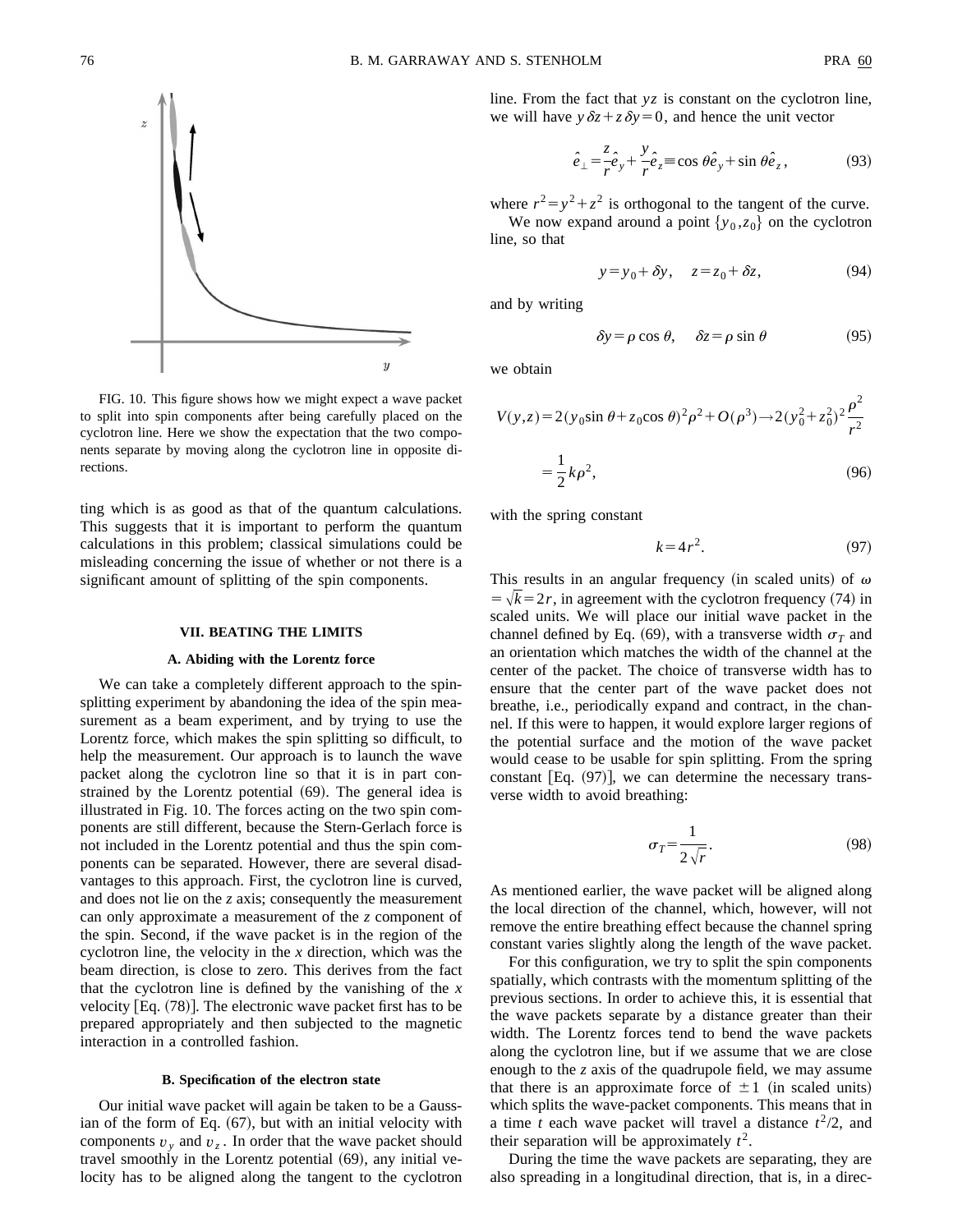tion along the cyclotron line. This is because the wave packets are not constrained in this direction, though they are constrained in the transverse direction by the ''walls'' of the Lorentz potential. In free space the width of a wave packet increases as  $(see, e.g., Ref. [20])$ 

$$
\sigma(t) = \sigma_L \sqrt{1 + \left(\frac{\hbar t}{2m\sigma_L^2}\right)^2},\tag{99}
$$

where  $\sigma_L$  is the initial longitudinal width of the wave packet. In terms of the scaled units  $(32)$ , this is simply

$$
\sigma(t) = \sigma_L \sqrt{1 + \left(\frac{t}{2\sigma_L^2}\right)^2}.
$$
\n(100)

If the wave-packet spin components are to separate by more than their width, we have to impose the condition

$$
t^2 > \sigma_L \sqrt{1 + (t/2\sigma_L^2)^2}.
$$
 (101)

Then if we solve for *t* we find

$$
t^2 > \frac{1 + \sqrt{1 + (2\sigma_L)^6}}{2(2\sigma_L)^2}.
$$
 (102)

Minimizing this estimate gives the *shortest* possible time for spin separation as unity when  $\sigma_L = 1/\sqrt{2}$ .

#### **C. Numerical result**

Figure  $11(a)$  shows the initial wave-packet, which is highly unisotropic and orientated along the cyclotron line at some distance from the origin. As the wave packet dynamics proceed, the packet splits into two components which are well separated as can be seen at  $t=3.4$  in Figs. 11(b) and 11(c). Equation (102) predicts that  $t=2.08$  would be sufficient, given the parameters of Fig. 11, to separate the spin components, but by examining the system at a later time we can find improved spin separation.

Figure  $11(b)$  shows some traces of the wave packet seen in Fig.  $11(c)$ . Presumably this is because the wave packet is, initially, tilted away from the *z* axis, by an angle of 0.117°, which results in a slight admixture of the two spin components. If the distance from the origin were to be increased, this type of effect would decrease. However, it would happen at the expense of the required transverse width becoming increasingly small.

A careful inspection of Figs.  $11(a)$  and  $11(b)$  also shows that one final wave-packet component has hardly changed its position as compared to where it was initially. This seems strange when there was supposed to be a force on this component of  $+1$  (in scaled units) from the interaction with the gradient of the magnetic field. This force is almost directly along the channel of *V<sup>L</sup>* . Likewise, the wave packet in Fig.  $11(c)$  has been subjected to double the expected acceleration.

It is possible to give a straightforward explanation of this effect by using some simple quantum mechanics. Along the cyclotron line, at a distance *r* from the origin, the potential  $V_L$  appears in the transverse direction of the cyclotron line as an approximate harmonic potential with (as described above) Eq. (97), a spring constant of  $k=4r^2$ . The wave packet is



FIG. 11. A wave packet is initially placed on the cyclotron line  $(a)$ , and it subsequently splits into the two very separate components seen in (b) and (c). The wave packet is initially placed at  $y_0$ = 0.0714 and  $z_0$ = 35.0 with a transverse width  $\sigma_T$ = 0.0845 as determined by Eq. (98). We have chosen a longitudinal width of  $\sigma$ <sub>L</sub> = 1 and  $\Omega^2$  = 9.48. The wave packets in (b) and (c) are shown at the scaled time  $t=3.40$  (chosen to be sufficient to achieve good separation).

designed to have its transverse width such that it is in the ground state of the transverse potential, and thus it can avoid any breathing motion. However, if we move the wave packet along the cyclotron line, toward or away from the origin, the spring constant will change, which will change the groundstate energy. The ground-state energy is, from Eq.  $(97)$ ,  $E_0$  $\frac{\partial^2}{\partial t^2} = \omega/2 = \sqrt{k/2} = r$ , and if the splitting force tries to move the wave packet away from the origin, the increase in transverse ground-state energy will act to oppose the motion. Conversely, if we move in a direction approaching the origin, the decrease in transverse ground-state energy will assist the wave-packet motion, provided that the wave packet remains in the transverse ground state, i.e., remains adiabatic. We can estimate the size of the effect from the transverse groundstate energy. For small *y*,  $r \sim z$  and the "force" from the change in ground-state energy will almost exactly cancel the splitting force in the  $+z$  direction. The result is that a change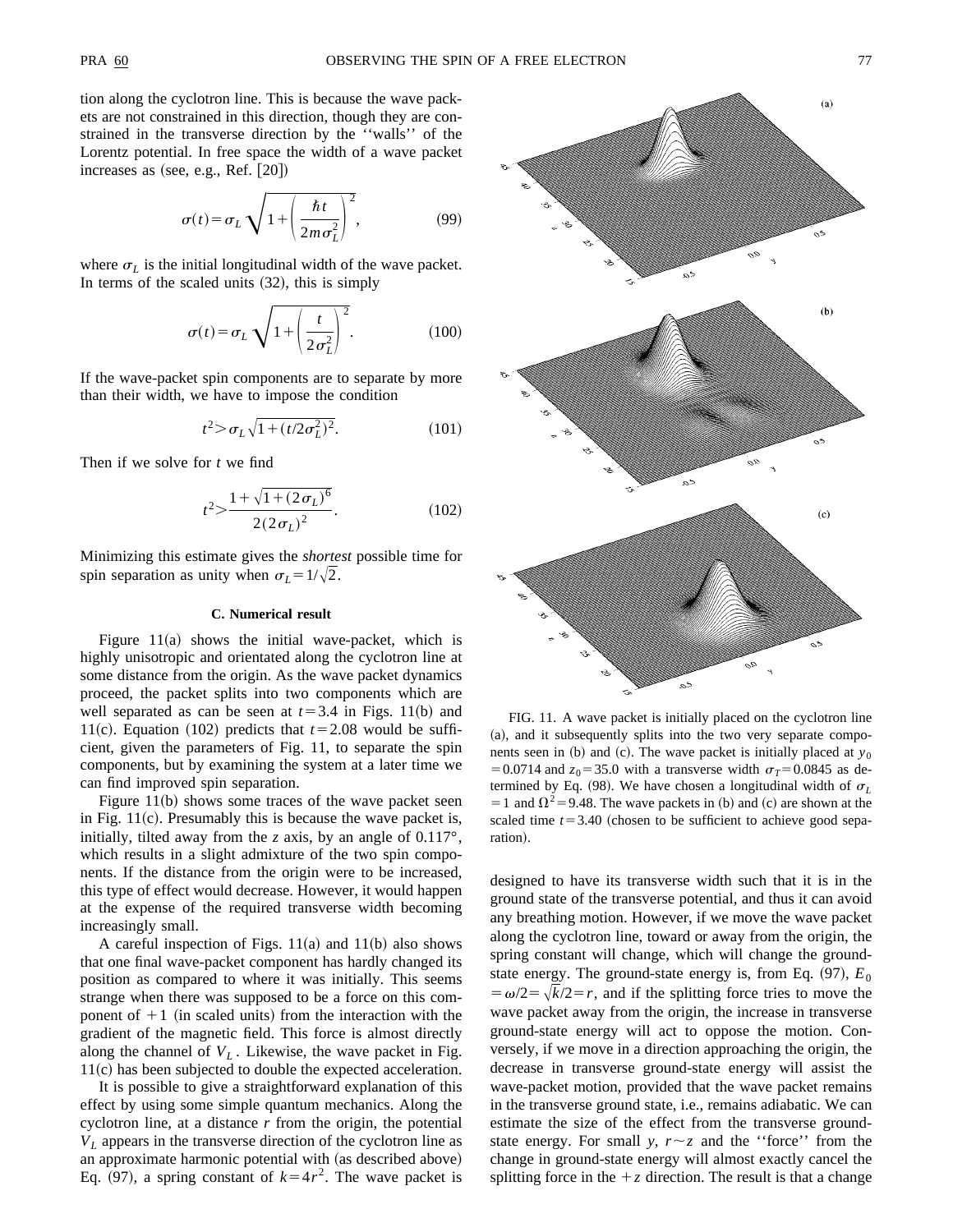in the transverse ground-state energy strongly affects the longitudinal motion along the cyclotron line.

#### **VIII. SUMMARY**

In this paper we have tried to address the problem of the separation of the spin components of an electron, from a point of view that is in the spirit of the original argument attributed to Bohr and Pauli; only Sec. VII of the paper presents an alternative approach. This primarily assumes some kind of electron-beam device, utilized to separate the spin components. We have shown that there may be some flexibility in the physics of the scheme, which is introduced by allowing the electron beam to be unisotropic in cross section. This approach appears not to have been considered in the original Bohr argument as reported by others  $[5,6]$ . We have developed the idea by introducing a scalar model of the system  $[Eq. (30)]$ , which neglects two dynamical effects which are also not included in the original argument. The two neglected effects are the off-diagonal effects from the spin coupling, i.e., the *y* term in Eq. (13), and the anharmonic effects from the  $A^2$  term in the Hamiltonian. The scalar model is solvable exactly, and we use the properties of the solutions to suggest parameters where a spin splitting might be possible and to guide us in more precise and fully quantummechanical, though numerical, calculations.

The numerical approach allows the inclusion of the two effects omitted in the scalar model, and a testing of the effectiveness of the spin splitting in the system. We find, as may be seen in Fig. 6, that a spin splitting can exist, although there is still some overlap of the spin components. Nevertheless, a statistical analysis of the resulting spin distribution, such as seen in Fig. 9, could be used as the basis of a spin measurement. A complication is the bending of the electron beam in the magnetic field, because of the Lorentz force (i.e., the cyclotron motion). However, we are able to determine the beam velocity of the wave packet, and this confirms that there is forward motion even when the spin components are split. Forward motion implies a beamlike behavior, and in this sense we feel that we have illustrated what can be done, to stretch the situation of the original argument beyond its limit by modifying the experimental configuration. We are at its limits of performance because, even in our setup, where the spins are split in momentum space in the *z* direction, the electron beam becomes very spread out in the *y* direction, and the velocity of the electrons in the *x* direction is rather reduced. The fact that it is not easy to separate the spins, and that there is still an overlap of the spin components, is one testament to the insight of Bohr. We, however, conclude that the spin measurement is more a matter of experimental skill than one of fundamental issues. In principle, our argument applies to all charged elementary particles having a magnetic moment of the type  $(5)$ . However, with the proton, for example, the *g* factor is larger than that of the electron; this acts to improve the separability of the spin states.

So where does the approach of Bohr and Pauli differ from our treatment? One way is their promotion of a practical complication to a fundamental principle. Furthermore their argument is based on using  $p_x/m$  as the velocity in the Lorentz force expression. The actual physics demands the use of the velocity  $v_x$  itself, and, situating the initial wave packet along the *z* axis, we make large parts of it lie very close to the potential minima we have called the cyclotron lines. Here the actual velocity is very small, which we surmise may be the origin of the improvement we have found in the spin resolution; the average Lorentz force is not as efficient in degrading the result, as suggested by the original argument. One may also say that Bohr and Pauli did not treat the full quantum problem, even though quantum mechanics enters the problem as an uncertainty.

Our approach can be criticized on many fronts, and these issues form the basis of sufficient discussion to warrant further investigations of the details. It can be argued that we have not properly calculated the effect on the wave packet of entering the magnetic field. This is because we have made a model 2D calculation which does not include variations, e.g., in the magnetic field, along the beam direction. There are two physical approaches to this: a sudden application of the magnetic field, or a smooth, adiabatic turn-on. We intend to make further studies of the effects of the slow turn-on of the field in more realistic calculations. Likewise, we have only considered a model quadrupole field. Real magnetic fields are different, and it is not impossible that some other field arrangement might yield improved splitting effects. Furthermore, by shaping the electron beam into a non-Gaussian profile, it may be possible to optimize the splitting further.

We can also be criticized for not presenting a detailed model of the full detection process. The numerical calculations provide only a splitting in momentum space. Of course, this is enough, in principle, to split the spin states. Also, we have shown that in subsequent evolution the two spin components will separate in real space. An alternative approach would be to use an electron lens to transform the momentum-space splitting to a real-space splitting. After the interaction with the field, part of the electron wave packet moves in a backward direction. Because the spin separation is achieved in momentum space, it is not clear at this time how an observed splitting might be affected by any correlation between the momentum components and spatial location in the beam direction. However, the cuts at  $p_y = 0$  in Fig. 9, essentially show the measurement result from an ideal flat detector in the *x*-*z* plane, where the beam is expected to display the spin splitting. All parts of the wave packet having a positive  $v_x$  component will reach such a detector. There is no need to assume that the detector will cover all values of *py* , even if a real one, of course, integrates over a finite slice in space.

It was not our intention in this paper to discuss details for a potential experiment, as our main emphasis has been on discussing the validity of a point of principle. However, it may well be of interest to examine the values of real parameters compatible with the scaled values chosen for Fig. 6. We take an electron with velocity  $v_x$ , and make an estimate of *l* by using  $v_x$  to determine  $\lambda_x$  [Eq. (31)] and  $\Omega^2 = 9.48$  (from Figs. 5 and 6). We then can determine the real wave-packet sizes from the scaled ones, and can also calculate the field gradient required from Eqs.  $(32)$ . Then, for example, with  $v_x \sim 100$  m/s we find that, for the parameters in Fig. 6, the wave-packet widths are 0.7  $\mu$ m and approximately 110  $\mu$ m. The required field gradient is then 8 T/m over millimeter distances. This is a rather low-energy electron, only 0.03  $\mu$ eV, but the energy could be increased if smaller electron